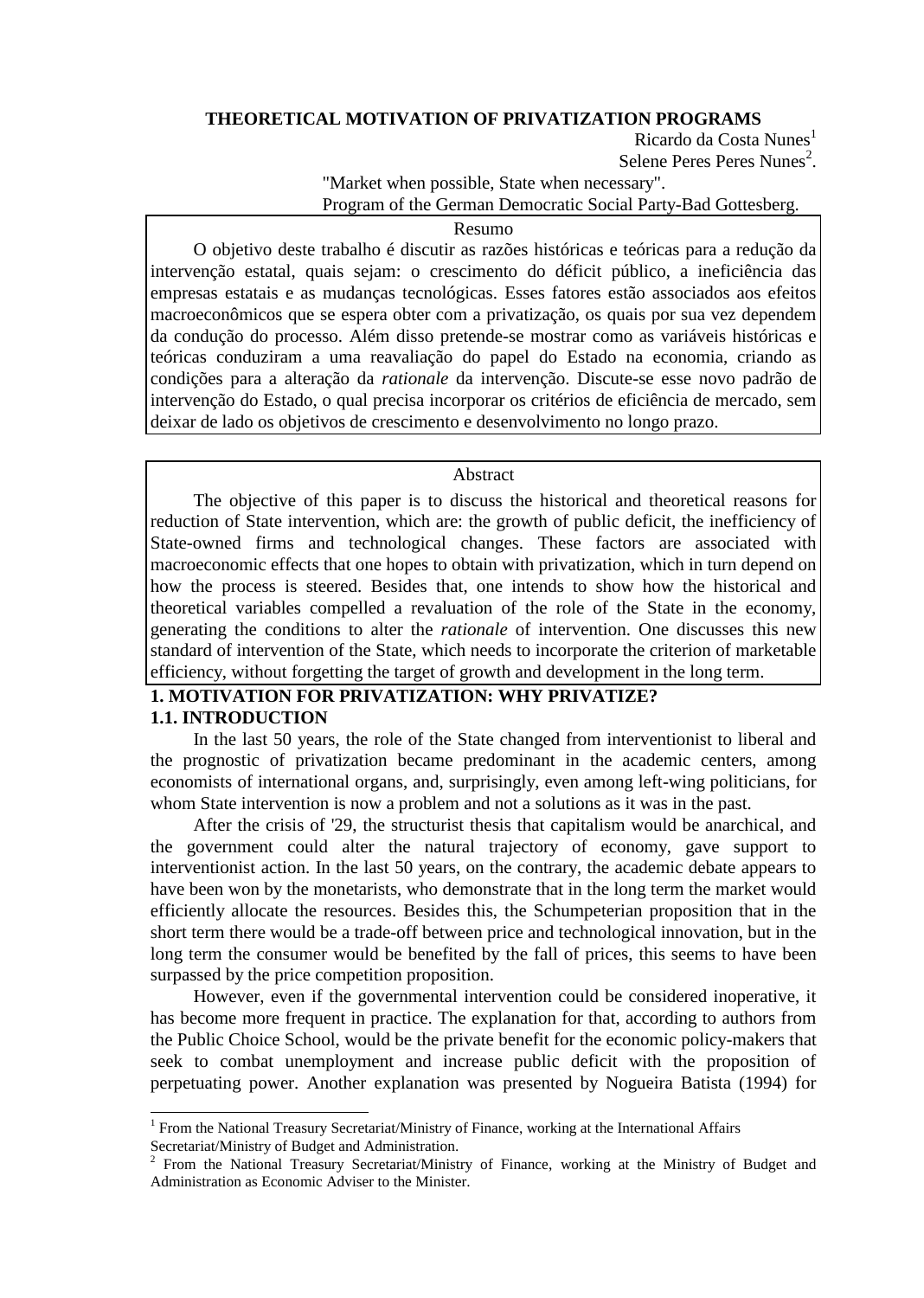whom the liberal assertion of privatization and the end of the interventionist State would be defended only for the developing countries since the developed countries would not apply it. These authors point out the fact that public expenditure has increased since the 80's and privatization takes place only in Third World countries. Anyway, the movement to return to the non-interventionist conception has been associated with crises that are characterized by high levels of indebtedness and inflation attributed to rising participation of the State in the economy.

The liberal authors postulated, then, that in favor of greater efficiency and even economic stabilization, State activity should be lowered as much as possible. However, the necessity to encourage development in the long term frequently replaces the belief that the State should not be weak but only less heavy in terms of expenses and more integrated with the private sector. Thus, seeking a new model of the State would move toward correcting market failures.

This article's objective is to show how the historical and theoretical variables conduce a reevaluation of the role of the State in the economy, generating the conditions to alter intervention motivation. One discusses this new standard of State intervention, which needs to incorporate the criteria of market efficiency, without forgetting the objectives of economic growth and development in the long term.

The first section describes the logic that permeated State intervention in the economy for a long time, before it was seen as an impulsive element of development that generated industrialization in the underdeveloped countries and removed the economies from the crises.

The second section points out the arguments that justify the reduction of governmental intervention. The privatization bases itself in the diagnostic that the interventionist State is responsible for increases in public deficits and falls of productivity in the economy. The technological change acts as a pre-requisite, even allowing the activity considered typical of the State, to be assumed by private initiative.

In the third section, one presents the new role attributed to the State. The various factors pointed out to justify privatization have the seeking of a better efficiency in the economy in common, through the breaking of monopolies and the substitution by private administration in the enterprises. However, the State's role in the regulation and inspection persists as such with its responsibility relative to development in the long term. One elucidates, thus, the path in the direction of privatizationist ideology and the new model of the State.

# **1.2. ANTECEDENTS: THE REASONS FOR STATE INTERVENTION**

"Government, it seems safe to say, is one thing that has been growing rapidly in the West. Wherever governments were once small they have become big, and wherever they were big they have become bigger. Nothing is so rare as shrinking government."

G.W.Nutter (1978)

The approach that defended State intervention through state-owned enterprises was more widely utilized in various other countries, in particular in Europe after the crisis of '29, and after, at the end of World War II, it received new impetus. According to Berg (1987), in Mexico, the amount of public firms changed from 150 to 600 between 1960 and 1987, while in Brazil it changed from about 150 to approximately 700 between 1960 and 1980 and in Tanzania from 50 to 400 in the same period. The success of the Keynesian economy in removing the American economy from the crisis in the Great-Depression was a stimulus to utilize the State for such a purpose. For Tobin (1986, p. 245), Keynes' vision of economic instability required governmental intervention. Later Prebish (1949) also defended the belief that the government would have the capacity to command the economy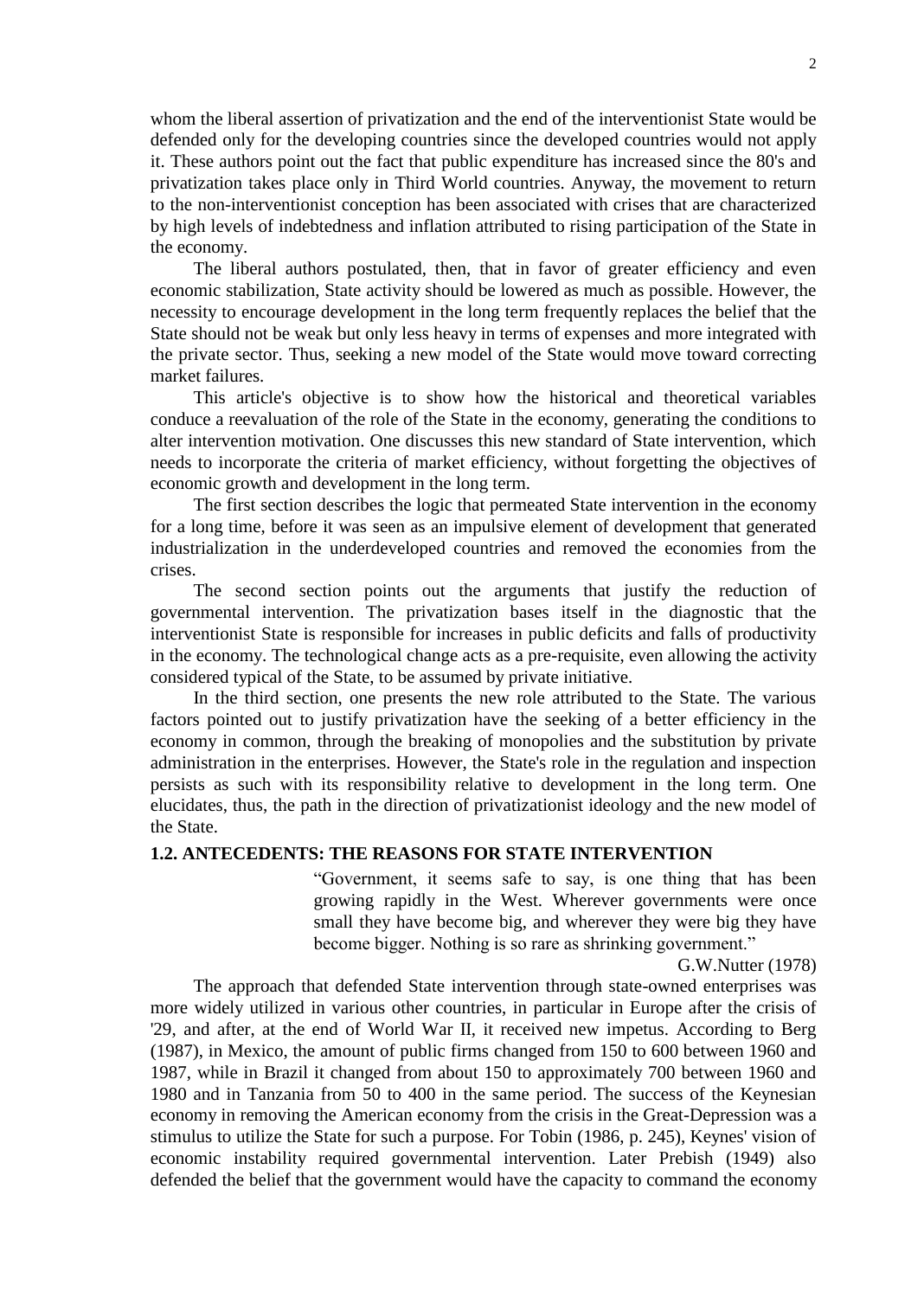and plan globally, while for Hunt (1991, p.449) keynesian theory was not the most adequate to combat economic crisis *vis a vis* the orthodox theory that was behind State action, but there was a strong desire to remove the countries from the crisis anyway: "to teach the universal benefits of the capitalist system was one thing, but when one believes in this ideology and stays passively waiting while the capitalist system was suffering a series of convulsions towards its death was another very different thing".

The role of the State was remarkable due both to the capacity of removing the economies from crises and promoting economic recovery, and of carrying out development in the long term, especially supplying credit, altering the growth standard quantitatively and qualitatively. To this respect,  $Soury^3$  (1977, p.42) affirms: "The State, finally, more directly sustains the profits generalizing the policy of subvention to big firms and finding a way to become permanent. In all parts, the governments substitute the frequently onerous credit of the private banks, by public credit permitting exceptionally advantageous credit conditions, either directly generating the lending organs with State funds, or financing the great banks that lend to enterprises. From 1934 to 1938, the German State spent 240 million German marks only to sustain the dairy industries. In England, in ten years, the sugar industry received 29.5 million pounds of subvention from the government.

In what one refers to in the promotion of economic development as "late comers"*,* one also knows that the State fulfilled a special role of inciter in the industrialization process. There was a belief that the government needed to make a great effort in the infrastructure and to research areas as well as to promote institutional changes to accelerate development, a doctrine named "big-push". According to Tavares (1987) and Galbraith (1983), in the countries that industrialized after England, including Italy, State intervention was extraordinary, revealing that liberalism was already not associated with economic growth and that fitted into the State plan. In this situation, the state-owned firms fulfilled a relevant function because their production and investment were centrally managed. The generation of state-owned enterprises fulfilled an odd role in promoting the growth in the sectors that required long-term investments or were considered absolutely indispensable for elevating the growth rate of the economy. The production of state-owned enterprises was also important to permit the production of goods for the private sector at lower prices, helping in the contention of the effects of oligopoly practices. Therefore, widespread State intervention was basically justified by three factors: the promotion of economic development, the existence of strategic sectors and the occurrence of market failures. In Italy, for example, the State promoted concentration and centralization targeting an impulse in the economy, which started in the 30's. This action began with the transformation of three private banks into state-owned banks: (Banco Comercial Italiano, Crédito Italiano e Banco di Roma) that originated in the IRI (Instituto per la Reconstruzione Industriale) whose initial function was to administrate these banks and their enterprises.

Soon after, the IRI expanded their activities to operate with other state-owned firms - Steel and Iron (Fisider), shipyards (Finame), aeronautic transportation (Alitália), Radio and TV (RAI), among others, it was the biggest conglomerate in Italy and in Europe, representing 71% of the investments made by state-owned enterprises in 1971 in Italy. Italy created state-owned firms to become an industrialized country and absorb unemployed labor. Thus, the ENI (Ente Nazionalie Idrocarburi), a public firm from the hydrocarbon sector that, afterwards, also started to act in engineering activities, petroleum, textiles, and nuclear energy. In 1971, the investments made by ENI represented 18% of the investments of the Italian State Sector. The EGAM- Ente Autonomo de Gestione per la Aziende

l

<sup>&</sup>lt;sup>3</sup> In this case, the thesis that the development of capitalism results from direct State action, among other factors, sometimes in the maintenance and broadening of the profile rate of the entrepreneurs, sometimes in the maintenance of reproduction conditions in the capitalist system.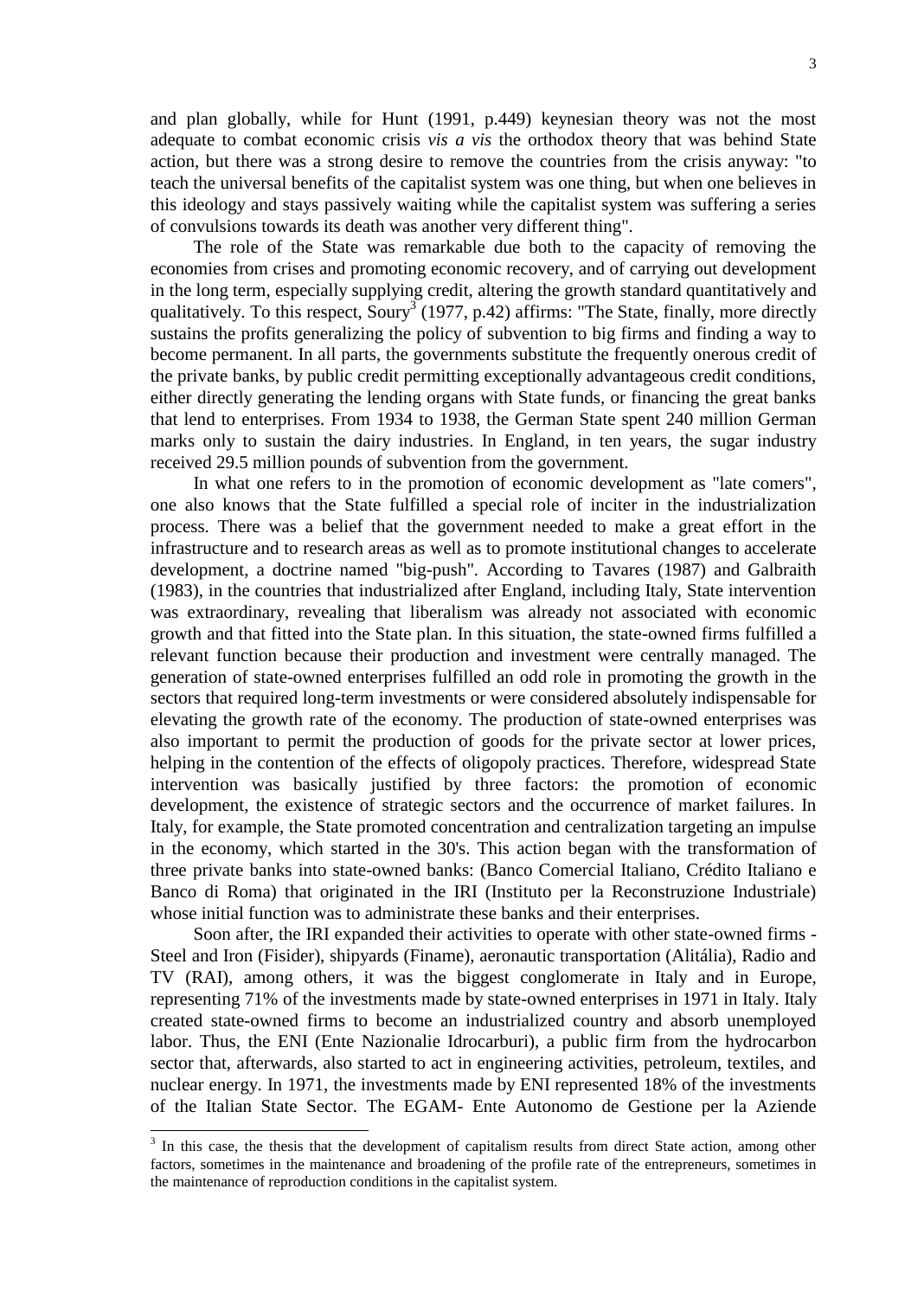Minerarie Metallugice and GEPPI- Gestione Partecipazione Industriale were important in the Italian economy to give financial support to firms in crisis. For Shapiro & Taylor (1990, p.281), State intervention was viewed as a factor of differentiation in the industrialization process and regarding its role as an organizer of capitalism, they affirm: "Historically, no country has entered into modern economic growth without the state's targeted intervention or collaboration with large scale private sector enterprises". This role is emphasized by Tavares (1987, p.2): "It does not matter that the liberal paradigm affirms that the market works well, intervention should be as minimal as possible because in crisis, in war, or the industrial raising of any nation, the State always intervenes".

Although the creation of state-owned firms is the more interesting aspect for our purposes, State intervention assumed diverse forms, among them, the external policy aiming to protect the national industry and the industrial policy through subsidies to the national private sector, always based in the belief that the State should promote economic growth. This proposition can be seen in the work of Dieguez (1968) that affirms that, although Argentina and Australia had had similar development until the start of this century, Australia has developed more because the Australian government acted in the intentional formulation of industrialization policy, while in Argentina the claims of political groups prevailed and discouraged industrial growth.

The political opposition of the Argentine parties was explained by the fact that the development of national industry requested the sacrifice of the population as a whole, with the consumption of inferior quality goods at higher prices. Besides that the agriculturist, in particular, could not have their interests damaged by retaliation from other countries due to protectionist measures. Thus, the Socialist Party was completely opposed to two kinds of measures that would have a contrary effect on the level of the life of the workers: devaluation of the national currency and elevation of tariff barriers. Regarding tariffs, one needs to remember that though there was a substitution of imports, a considerable portion of acquired goods by the workers was still imported, thus, higher tariffs elevated the worker's cost of living.

According to Tourinho & Viana (1993), State intervention has also been utilized to impede the presence of foreign capital in sectors considered strategic for military and economic sovereignty. Although Simonsen (1995b,p.13) criticizes this measure: "The argument that the government should control production in strategic sectors does not stand up to analysis. First, because the selection of these sectors is completely arbitrary: why are petroleum and telecommunications more strategic than agriculture or the automobile industry? Second because, in case of war or emergency, the government has legal instruments to convoke and mobilize the private sector".

Even though the relevance of the factors presented above are elements that explained state intervention in the economy, the center of academic debate on state intervention has focused on the existence of market failures.

Market failures can originate with the following factors: multiple production of merchandise, returns of increasing scale and barriers to the entrance of new firms due to the existence of high costs for potential entrants. Przeworsky (1996, p.117) remembers that: "In the presence of theses failures, the markets do not allocate the resources in efficient ways anymore". This was the observation that delineated the doctrine of state intervention carried out in Germany in the 60's.

State intervention in market failures was important, in the first place, because it permitted the production of goods for the private sector at low prices, helping in the contention of the effects of oligopoly practices. To impede the attainment of great conditions of equilibrium of perfect concurrence, the production in market with failures should be made by the State. Citing Przeworsky (1996, p.117):"The general prescription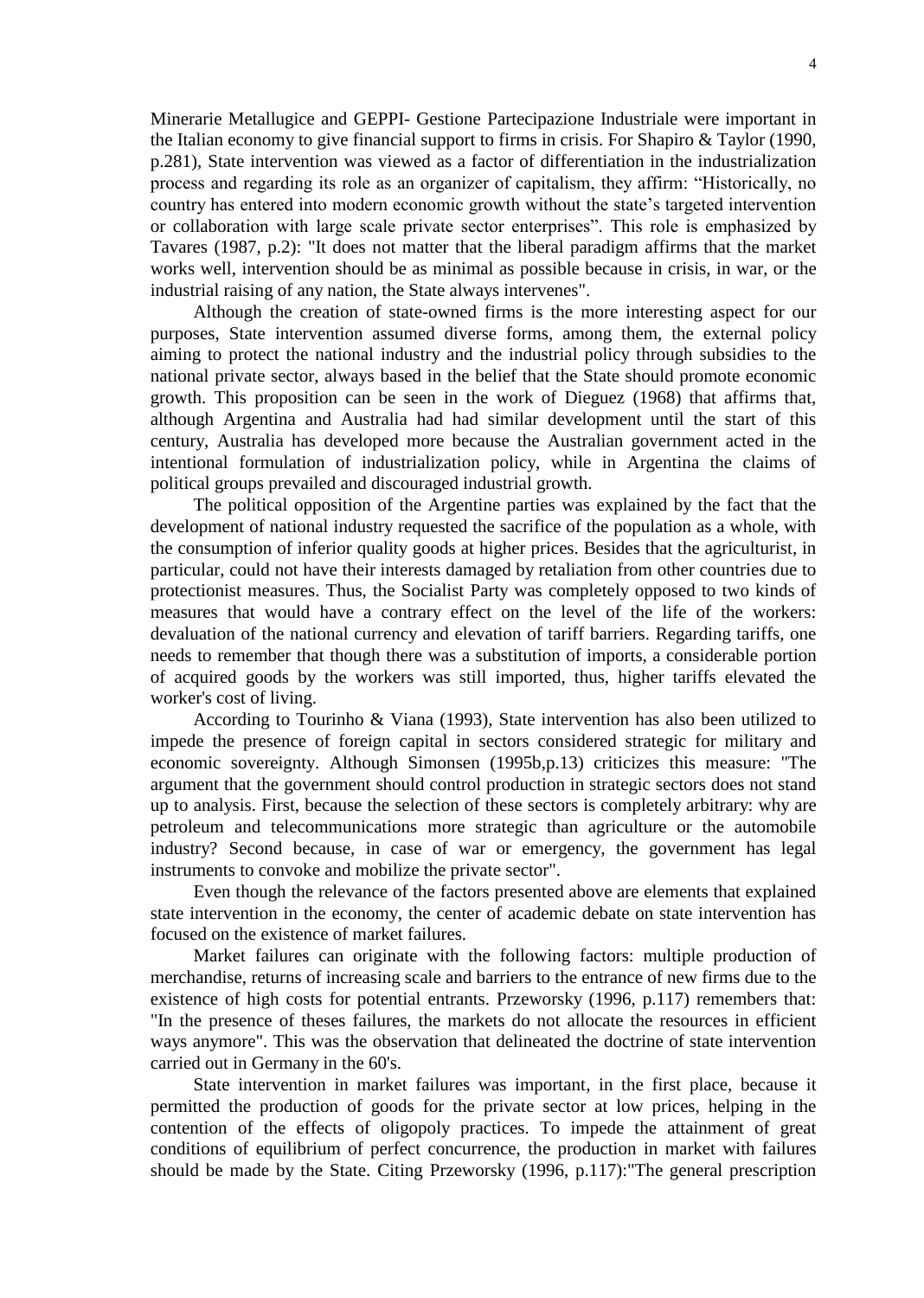that arose from this remark was that the market should be left in peace to do what it does well, that is, allocating private resources in cases in which private return rates do not deviate from the social return rates, while the State should provide public goods, facilitate commercial transactions, correct externalities, and regulate natural monopolies".

The assertion that the State should intervene as a producer in markets with failures is not, however, consensual. In one case study, Brueckner & Spiller (1994) indicate that production and productivity increase when the government removes state regulation, and Stiglitz & Brown (1986,p.40) affirm: "Market failure arguments fit well into a social contract theory. Without market failure, the fundamental theorem of welfare economics tells us we would have a Pareto efficient allocation of resources without any need for government. The only way government can serve everyone is for there to be market failure, implying the possibility of Pareto-improving changes in which everyone benefits."

Despite the controversy about these arguments, one can conclude, therefore, that vast state intervention was basically justified by three factors: the promotion of economic development, the existence of strategic sectors and the occurrence of market failures.

# **1.3 THE REASONS FOR (CONTROVERSIES ABOUT) THE REDUCTION OF STATE INTERVENTION**

# **1.3.1. The increase of public deficit**

Since the 70's, state intervention, before considered a propelling element of development, started to be viewed as a cause of economic instability. Be it generating and keeping state-owned enterprises, or be it promoting transference of resources to the private sector; the fact is, according to "Wagner's Law", the growth of public expenditure takes place at the same time as economic increase and it is responsible for the rise in public deficit in various countries. For Fisher (1993) and Easterly & Rebelo (1993), for example, the public deficits tend to negatively impact the saving and growth rates.

Nevertheless, even in the Keynesian framework one can see the reduction of the public deficit as an element of expansion of the economy. For professor Keynes, the principal component of effective demand is the expectancy of gains for the entrepreneurs. This anticipation would be more important than the interest rate and other elements present in the decision of entrepreneurial investment. In this context, Giavazzi & Pagano (1996) suggest that the reduction of the public deficit has a positive effect in the formation of the expectancy that overlaps with ensuing the decrease in government expenditure. Contributing to the fall of the ensuing interest from the reduction of the necessities of resources by the government and of the public debt, collecting less taxes performs in the sense of encouraging investment and consumption.

Besides that, the Keynesian prognostic of counter-cyclic fiscal policy would not have improved the fiscal situation of industrialized and underdeveloped countries neither attenuated regional differences nor reduced the distance between rich and poor countries. Instead of altering the natural trajectory of the economy, the largest government expenditure would have, then, only the result of a wide level of indebtedness and inflation associated with financing of these deficits. As Pereira recognizes: "the Keynesian policies proved not capable of controlling the economy: when inflation accelerated, unemployment grew and the economic growth rate decreased".

Radelet & Sachs (1997) point out the fact that state intervention failed or presented modest outcome offset by high costs. The connection between the increase of government intervention and the enlargement of public deficit, and hence of public debt is pointed out by Roubini (1989) for the case of Italy in the 60's and 80's. in this period, while the participation of the government in the economy changed from 30% of the GDP to 50%, the percentage debt on GDP changed from the 30% to 100%. But if the government's expenditure was considered innocuous in the long term, what is the reason that the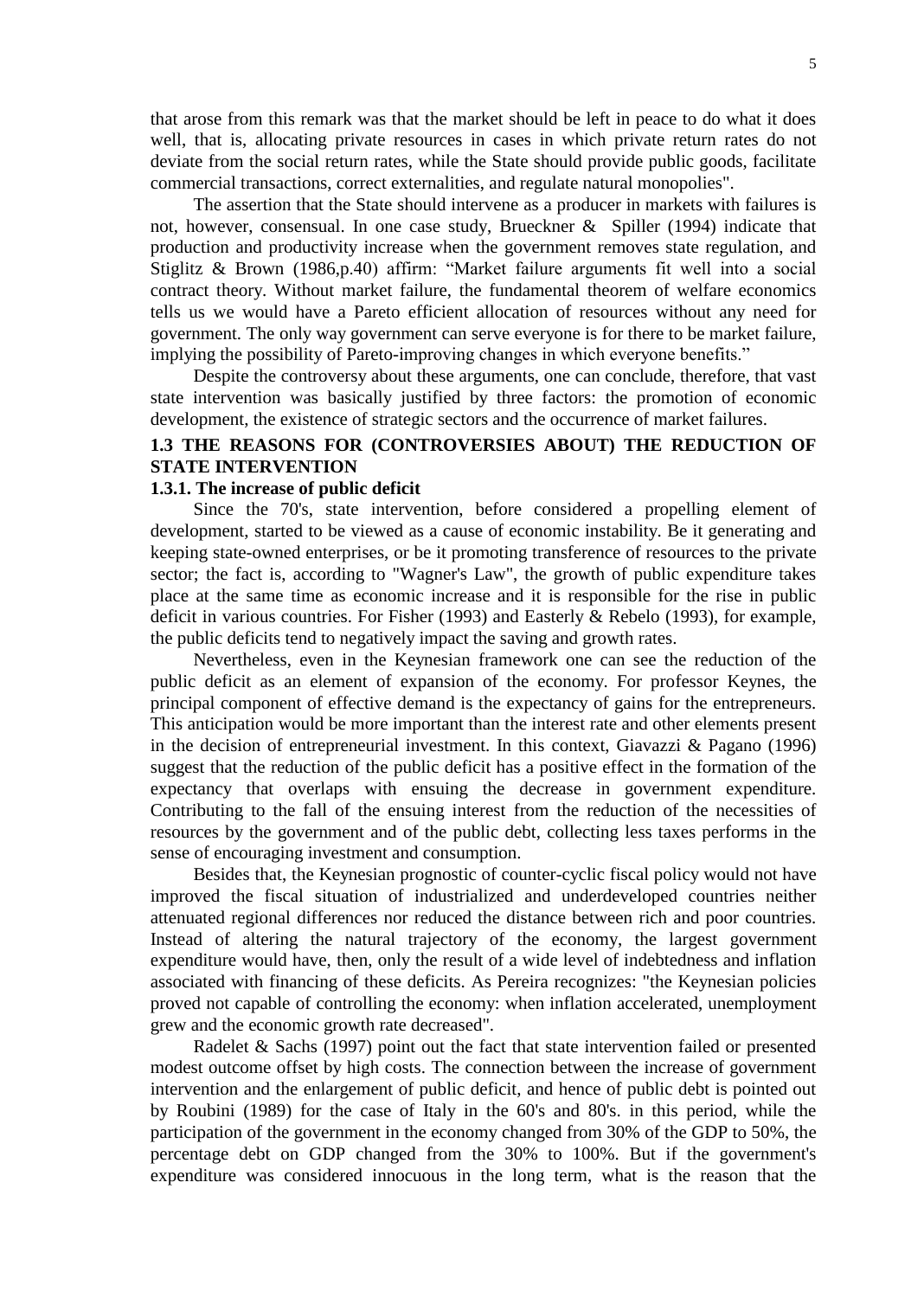governments insist in making them bigger? The increase of the public expenditure, responsible for the rise in public deficit in various countries in the world in the post-war period, was analyzed by the Public Choice School. For the group of authors who compose this theoretical framework - Tullock (1965), Buchanan (1967), Niskanen (1971), Borcherding et alli (1977), McKenzie & Maucaulay (1980), among others, this seeming paradox is justified by the fact that there exists a coalition in favor of expenditure, which would be present in various segments of the society. The motivation of state intervention would be the same as any other economic action: the private interest of somebody who, in this case, cedes the vote for a determined benefit. Also Schumpeter (1942) and Olson (1982) affirm that democracy deviates itself from so called "public interest" due to action of pressure groups and policy-makers who act according to their private aims.

The authors from the Public Choice School, such as Buchanan (1985), showed that private benefit of the policy-makers who sought to perpetuate themselves in power were behind the initiatives to combat unemployment. Robinson (1972, p.6-7), although, wants to absolve Keynes from the responsibility and attribute guilt to post-Keynesian authors. Also Pereira (1997c) believes that a mistake has happened in the interpretation of Keynes' work and there was societal pressure to increase expenditures.

Despite this most general motivation, various thinking currents point out particular causes for the increase of public expenditure, among others: institutional asymmetry, bureaucracy, political-economic interactions, and financial illusion and propriety rights. Silveira (1996, p.39) considers public choice an extension of the mainstream for the explanation of collective and public decisions.

In the models of institutional asymmetry, of which Downs (1957) is an example and more recently Pommerehne (1978), the growth of state expenditures would be induced by the behavior of the median voter. In the majority decision, the value of expenditure would not correspond to modal value, but it would correspond to the median of various levels of wanted expenditure by the voters, because the aggregation of the individual demand of the voters for public goods would make the median voter prevail. Thus, in democracies, the allocation of public expenditures would be explained by the performance of politicians and voters, and pressure groups that represent the wishes of the median voter. The personal preference groups would end up prevailing to determine the quantity of public goods to be supplied by the government and the financing of the growing expenditures by imposition of progressive and/or proportional taxes. As the median voter demands a great quantity of public goods and benefits himself paying only a part of the price of the consumed goods, ends up forming a coalition in favor of making expenditures.

In the current of bureaucracy, the action of public power is explained, among other factors, by the existence of public workers who make corporate claims and seek to elect politicians engaged in raising public wages and expanding the governmental role, as pointed out by Marlow & Orzechowsky (1996) and Borcherding, Bush and Spann (1977). Besides that, according to Buchanan (1967), for whom the policy is viewed as a change. Politicians, to elect themselves, commit to increase state expenditures and, in this way, obtain votes from the voters benefited in this way. Thus, the growing participation of the state in the economy rises ensuing from the interest of a portion of society represented by pressure groups, as in this particular case of public workers. Bureaucracy then becomes synonymous with inefficiency and corruption. When the society requires patents and visas from the government, there arises someone disposed to sell them, and if the government contracts many private enterprise to do big jobs, there are always firms with special privileges. At the same time, as the governmental arbitrariness gives origin to bribes, bureaucracy shows itself incapable of solving the economic problems satisfactorily.

In this situation, the payment of public worker wages would take a fundamental role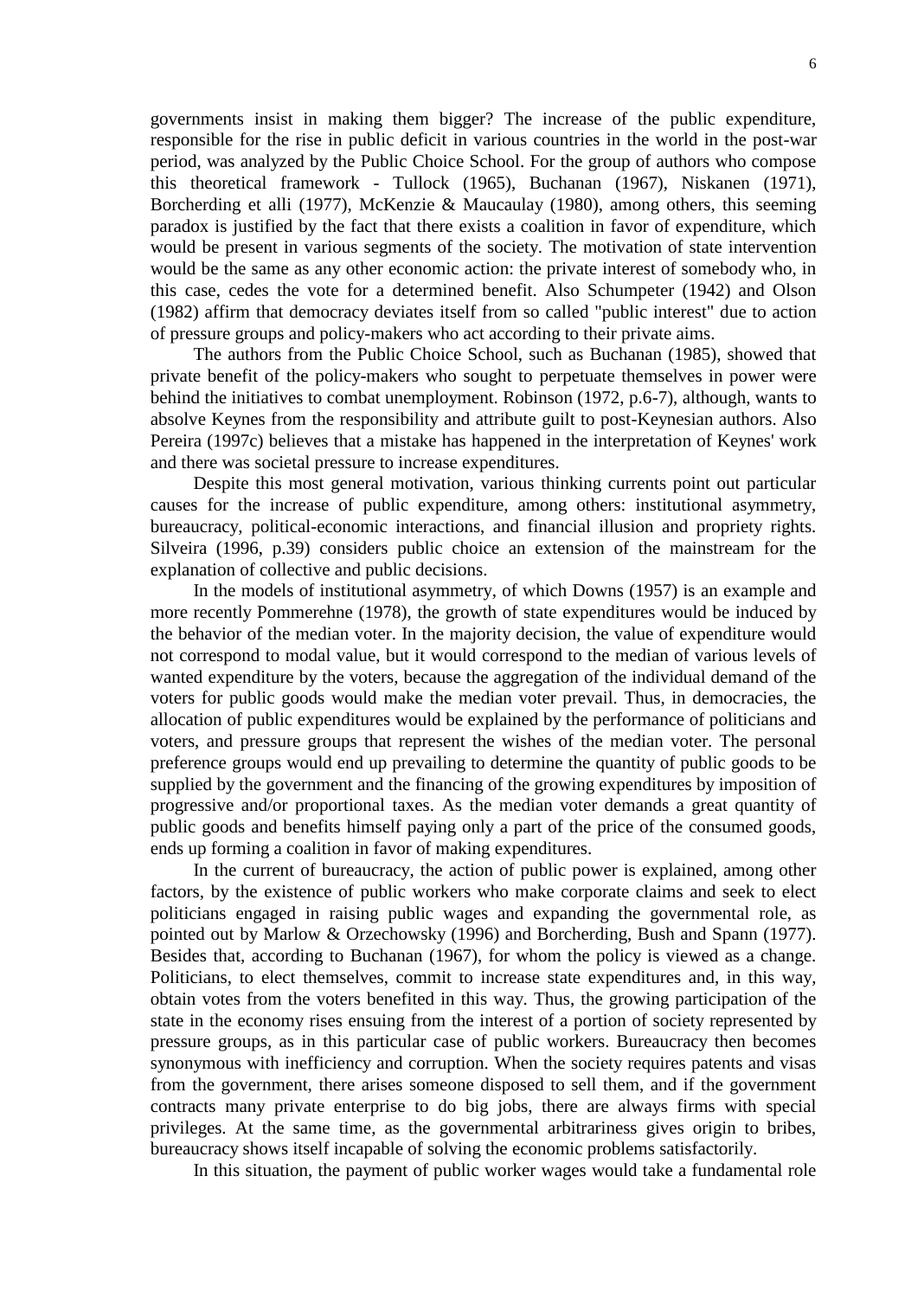in the explanation of public deficits and in the inefficiency of the public sector, since the expenditure with labor has expressive continual growth and business becomes unprofitable when salary increases overtake a determined level. Alesina & Perotti (1996) believe that a fiscal adjustment with a reduction in employment and decreases of real salaries produces more permanent effects than the other ways because it directly acts on the two budgetary items that have the greatest tendency for automatic growth: salary and employment.

In the models of policy-economic interaction, as in Pissarides (1982) for example, the government intervenes with the objective of achieving a rate of popularity that allows themselves to perpetuate in power. Politicians believe that the index of popularity grows with the fall in the level of unemployment, stability of prices and the increase of available income.

Thus, the fiscal policy and the publicity of governmental works would be utilized as instruments of political action of the government. In election periods, the popularity rate of the government determines the intensity of use of the instruments that it disposes, which are, expenditures with goods and services, income transference and taxation. The popularity level ensues from the results obtained through the social-economic policy of the government, formed through inflation, unemployment and income growth. The proelectoral actions of the conservative governments were as bad as the progressive ones were in the sense of an increase in public expenditures. The former with the effect of lowering taxes without reducing expenditures and the latter increasing public expenditure and sometimes, also taxes. The consequence for the next government will always be an elevation in public expenditure because even conservative politics will be obliged to increase the level of taxation again to face the increase in public debt.

According to the academic financial illusion stream, which had its works initially developed by Pluaviani in the last century, public expenditure would grow because the agents have a perception of benefits bigger than the cost paid in taxes. This happens because tax collection is associated with favorable occurrences and the relationship between public expenditure and fiscal resources is inaccurate.

In the model of property rights of Coase (1960), the growth of state expenditure would be explained by the application of an excessively wide conception of public goods. For Coase, there are no intrinsically public goods, what exists are goods whose social costs are smaller than private costs, which represents a reaction to the theory of Collective Goods. This theory rises from the necessity to conceptualize public goods with internal characteristics: those whose consumers can not be discriminated against, whose consumption can not excluded by nonpayment.

As many of the goods produced by the government are divisible and the consumers can be distinguished - social insurance, teaching, health, among others, that are responsible by the largest portion of public expenditure-, the model of property rights concludes that there are private goods produced by the public sector that are not collective. The conditions so that external economies can be internalized without state intervention would be the reduction of private costs and the private management of undertakings that, although traditionally many of them have been under governmental responsibility, produce goods that can be considered private. An example of a good essentially considered public and that was originally a private good is the lighthouse. The privatization of lighthouses could be made by charging for its use.

This concept of public goods generates convincing arguments for the private sector to begin producing goods and services that were before considered of public domain and now some authors advocate that, in the Propriety Rights model, those goods should be privatized to impede public expenditure from increasing. In other terms, the change in concept of public goods generates conditions for reducing the role of the state in the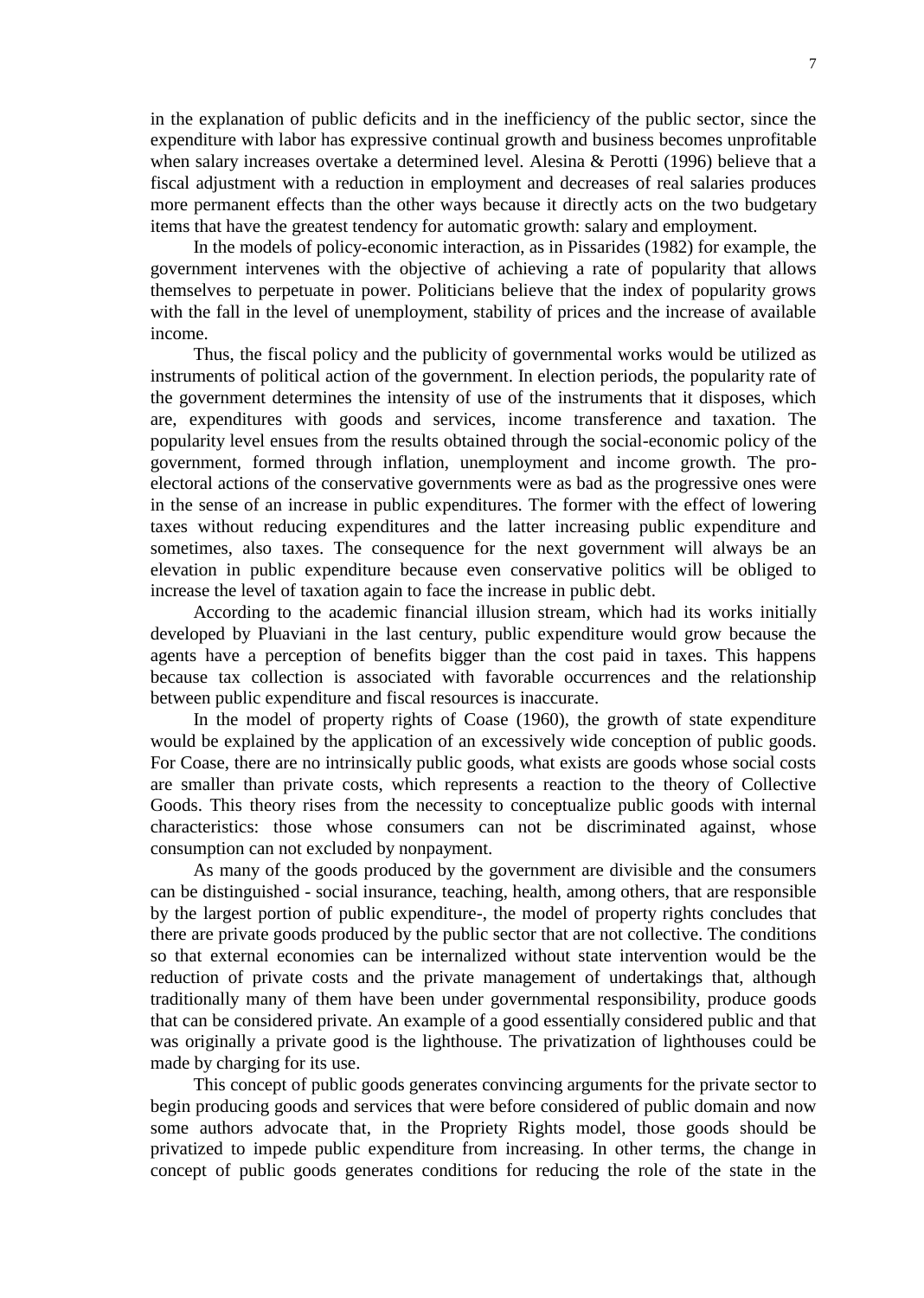economy. If there do not exist intrinsically public goods, the government should avoid increasing state expenditures and transfer to private initiative the expenditures with infrastructure, health and education - obviously those that had larger participation in the state expenditure over the last 50 years.

In respect to the theoretical prescription for state intervention, therefore, the conclusions of the Public Choice School give support to the affirmation that the increase of state intervention in the economy implies loss of competitiveness due to a concession in the increase of salaries for the public sector above productivity, with the consequence of the reduction of the rate of economic growth and an increase in the public deficit. Hence, the prognostic of mainstream theory refers to a transference of state activity to private initiative and measures of contention for wage increases.

## **1.3.2. The (in) efficiency of state enterprises**

A traditional argument of the Public Choice School theorists in favor of privatization points out an inefficiency in State-owned enterprises due to worker stability and bureaucrats seeking to maximize their salaries, power and size of their departments in detriment to profit, as considered by Zweifel & Zaborowski (1996). The stability of the workers could discourage increases in productivity because, as they have secure employment, the workers would not make efforts to improve their performance, but would work only for personal benefit. It would be a situation where the enterprises do not work for their principal shareholder, the National Treasury, but for their workers: the state bourgeoisie. For Shapiro and Willig (1990), the inefficiency of state enterprises can ensue not from propriety in itself, but from the fact that their managers, many times chosen for political reasons, not necessarily to execute the objectives of the enterprises, but from personal objectives or from the objective of those who indicated them for office.

While in the weberian conception, the bureaucracy was a kind of organization with appropriate means for its wished objectives, to reach maxim efficiency, for the authors of the Public Choice School, bureaucracy is responsible for the increase in expenditures due to inefficiency caused by superproduction and slackening of the production controls, successive increases in the budgets, a consequence of pressure groups that always ask for more than they need to not have the risk of having less than they had wished for. As mentioned previously, these corporate worker actions help elect candidates engaged in the expansion of expenditures.

However, in a provocative paper, Klitgaard (1989) affirms that the governments sin because of "incentive myopia", a term utilized to describe the lack of governmental vision that seeks to reduce public deficit with wage cuts. According to Heller & Tait (1984): "Governments in these countries have generally been reluctant to shed labor, given relatively high unemployment rates and poorly developed social safety nets. Under these circumstances, a real reduction in government salaries is among the common austerity measures taken".

Heller & Tait (1984) also assert that the relationship between public and private wages is less in the undeveloped countries than the developed ones. In other terms, in the countries where the private wage is regarded as bigger than the public one, the disequilibrium is larger. Haque and Sahay (1996, p.7) agree that this result is considered surprising and put in check the proposition that the public sector is principally responsible for fiscal crisis: "since one would expect that in developing countries, on average, the quality of human capital would be higher in the government relative to the underdeveloped private sector". Besides that, they recognize that, in many situations, that with the fall of public salary there is a reduction of efficiency in the public sector, while the elevation of public wages attracts very skilled professionals. Besides the wage and employment levels in the public sector, there is a factor that is frequently pointed out as the cause of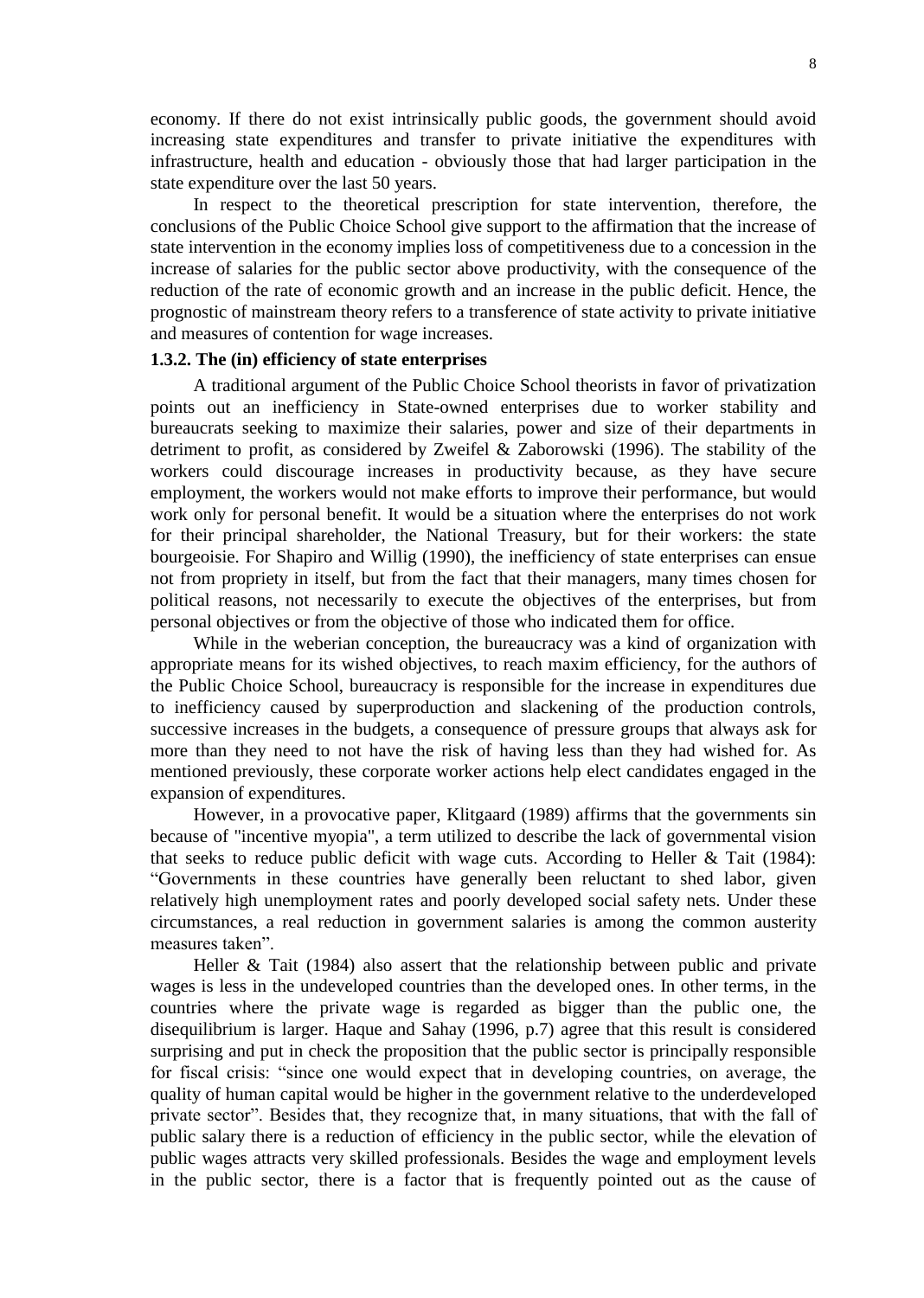inefficiency, inclusively by the managers of public enterprises: the excess of norms that are submitted by different departments, that make the administration heavy. The prevailing aversion to risk in bureaucracy creates many routines, with many department chiefs asking for unnecessary technical studies, which turns simple operation into complex ones. The contracting, dismissal and acquisition, among other operations, requires lingering routine. The impossibility of public enterprise bankruptcy, according to Kornai (1979) also discourages the administrators for looking for profits because, even when the government incurs successive losses, the enterprises could receive resources from the National Treasury. In this way, the State helps the working of inefficient enterprises with public resources. Corroborating this empirical observation, Grossman (1988), among other authors, gives support to the privatization thesis arguing that private administration of enterprises produces larger profits than public ones and that the degree of economic efficiency is lower when State intervention increases in the economy. Davies (1959) also made a study comparing the efficiency of private and public enterprises concluding that the efficiency of the private enterprises is greater, which according to Husain  $\&$  Sahay (1992) could be explained by the fact that private enterprises answer more rapidly to market signals.

On the other side, the works of Meyer (1975) and Neuberg (1997) point out that State-owned firms would be more efficient in the electric sector. Although, for Vickers  $\&$ Yarrow (1995), in failed markets, the substitution of public enterprises by private ones does not necessarily increases efficiency. And, still, Cavalcanti (1991) who studied the performance of private and public enterprises in sanitation activities in Great Britain and concluded that the fact of the propriety being private or public is not relevant in the determination of efficiency in this sector. This proposition is corroborated by the works of Tyler (1978), Yoder, Borkholder and Friedèn (1991), for who the public and private enterprises present equivalent levels of efficiency.

In Brazil, this conclusion is shared by Simonsen (1995, p.13) for who the public firm is less efficient: The State is (...) completely dispensable as a supplier of private goods, where its action is much less efficient than competitive markets. Also for Landau (1985) who affirms that the source of inefficiency of the economy is public propriety, with its base in econometric study in which he concluded there exists an inverse relationship between State participation in economy and productivity.

From the point of view of the government, privatization would be justified both by the reduction of governmental expenditure and consequently, of the public deficit, and because the increase of efficiency tends to induce an increase in collection. It is already in this aspect that one justifies privatization, since the government could have the benefits of an increase in privatized enterprises through a large collection of tax revenue due to the greater profitability of enterprises, see (Hemming & Mansoor (1996) and Passos (1984).

Besides this, the collection of tax revenue can be even larger and the objectives of economic policy of the government more easily reached if the increment of efficiency of the enterprises reflects in the increase in efficiency of the economy of the country. Studies of the World Bank (1989) and of the International Financial Corporation-IFC (1995) point out that the economic benefits of privatization are maximized when governments make the increase in efficiency their principal objective. For Krueger (1981) and Balassa (1981), the fact that the Asiatic Tigers have presented GDP growth rates superior to the other developing countries is explained by different levels of efficiency, greater in the countries where there was more submission of the enterprises to the forces of the market. To practice a policy of commercial openness, the Asiatic countries would have submitted their enterprises to external competition, beginning to produce what interested the world and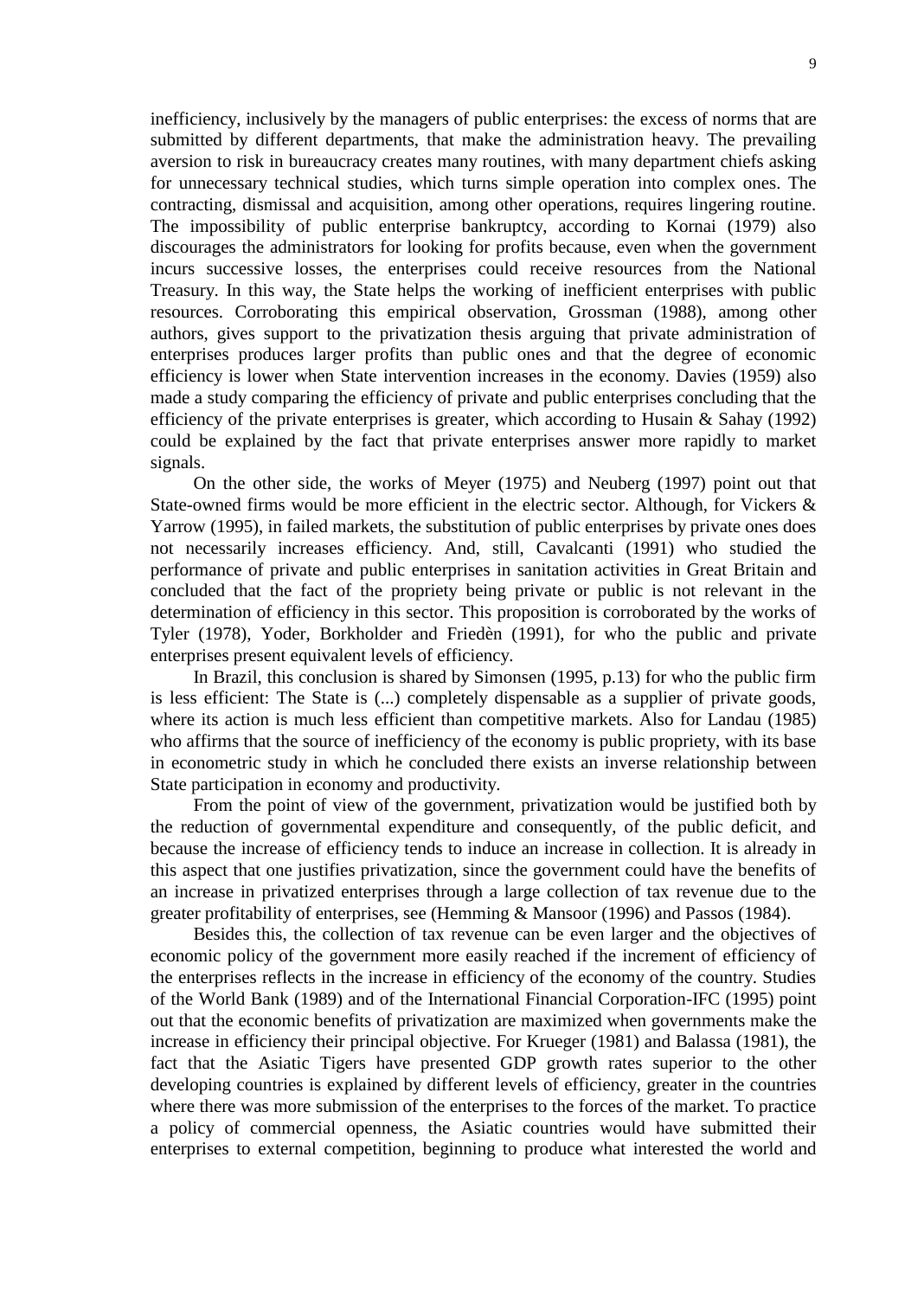only competitive products, while in the other developing countries, the enterprises survive thanks to projectionist measures that assure the market monopoly.

Despite that, some authors, as for example Tyler (1978), affirm that there is no difference between the efficiency levels of private and state-owned enterprises. Vickres & Yarrow (1995) also affirm that, in oligopoly sectors, private enterprises are not more efficient than public ones because efficiency depends on how the enterprise is managed, activity specificity and where the economic environment is inserted, which can vary across countries. Thus, even in the theoretical framework of the microeconomy, it is possible that public undertakings be more productive than the private ones in many situations:"(...) it is perfectly possible to argue within an orthodox microeconomics framework that in many contexts ( of which natural monopoly conditions framework are the most obvious example) public management will do better in terms of economic efficiency than private management." (introduction 1) The authors cite the case in which the straightforward menace of British Steel privatization made the enterprise achieve expressive gains in productivity. Walters (1992) also cites the example of the Jaguar enterprise that, with budgetary restrictions that anticipated privatization, reached an improvement of 150% in its performance regarding to its performance in 1979. Bishop and Kay (1988), analyzing privatization in England, concluded that the largest increase in performance occurred in industries that were not privatized.

Still according to Beesley & Littlechild (1983) and Vickres (1995), although the state-owned enterprises do not tend to explore the degree of monopoly, which reduces the practiced prices, the lack of preoccupation with the maximization of profit can create a carelessness with minimization of costs and the society pays the additional costs. In the private sector, on the contrary, even when there are tacit agreements among enterprises, the possibility of expansion among competitors makes the periodical occurrence of aggressive disputes in the markets possible**.** Thus, the privatization contributes to improve industrial performance due to the action of market forces when this is brought about by the breaking of monopolies, which results in industrial reorganization. In this respect Abreu & Werneck (1993) are categorical: "It is well known that competition induces efficiency. Under the pressure of competition, firms are compelled to push their costs down as much as possible and to shift to the consumer of their products the benefits of cost reduction".

In other words, as in productive sectors<sup>4</sup>, governments reduce population living costs by charging cheap prices, one tends to associate inefficiency of public enterprises with their proprietors. The absence of competition would also be a cause of inefficiency of the stateowned firms, besides the impossibility of bankruptcy - soft budget, multiplicity of objectives and an excess of controls on the supervised enterprises to avoid fraud. Thus, one can affirm that the relationship between public/private propriety and efficiency is not conclusive.

For Pinheiro (1996,p.32), privatization can result in an increase in industrial efficiency since it has determined criteria:" For the effect of privatization on efficiency to be maximum, however, it is fundamental to combine the sale of enterprises with commercial liberation, measures to stimulate competition and guaranties to end the financing by the National Treasury of badly administered enterprises. Where competition is possible, it should be stimulated. Where its role is limited for technological reasons or market size, it is important to establish an efficient regulation mechanism.

The proposition that the less the degree of monopoly that the enterprise is submitted to, the more efficient it will be has been put in check by various authors. For Schumpeter

l

<sup>&</sup>lt;sup>4</sup> The productive state universe is composed, almost always, by monopoly and oligopoly enterprises, which principally perform in the basic sectors, services and transportation.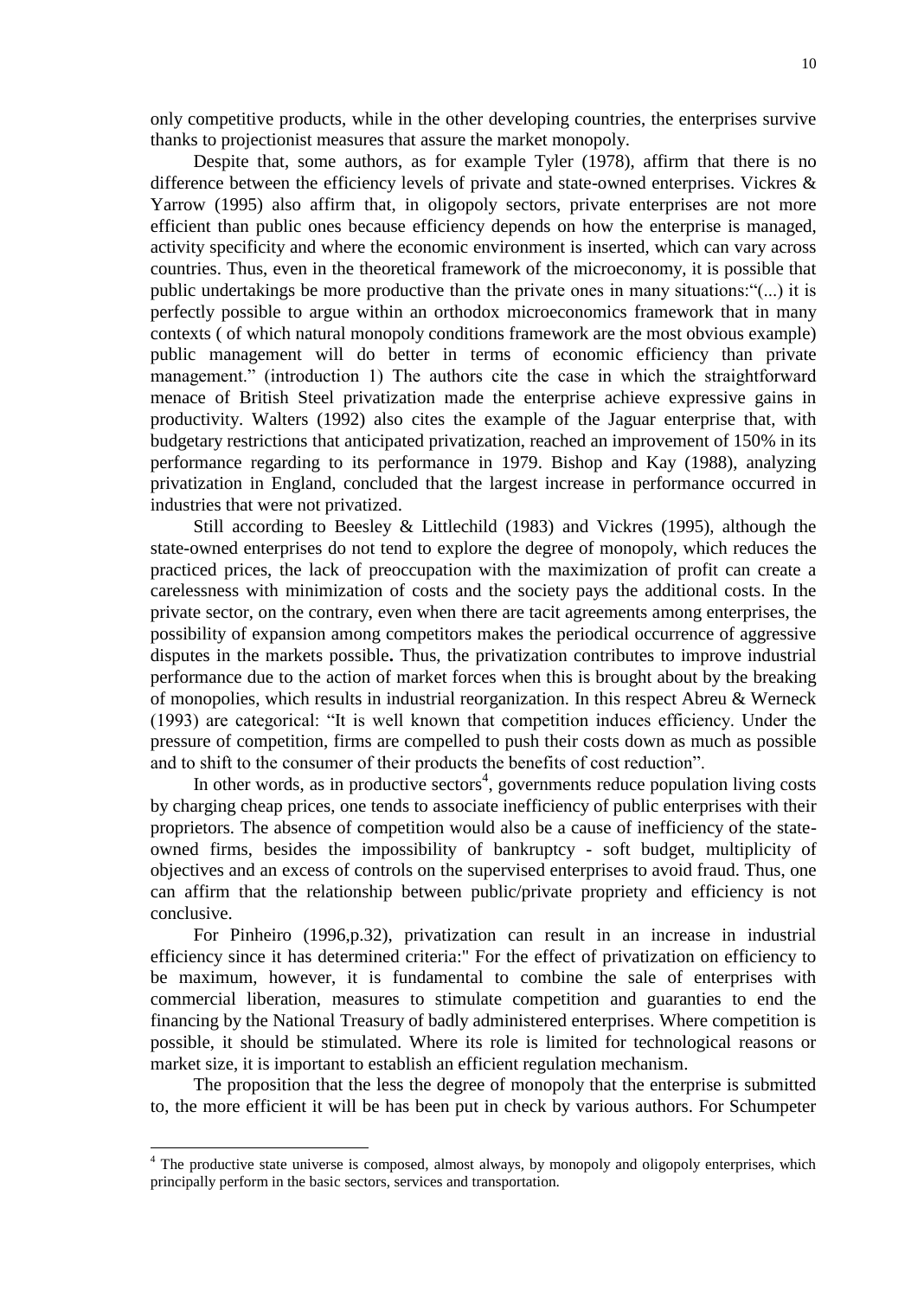(1950) and Hayeck (1950), models of perfect competition do not explain productivity and dynamic efficiency very well. According to Schumpeter (1950, p.114), even if there is not competition, the dynamism of the economy ensues from intense competition among the oligopolies, that make expressive expenditures with research and development become responsible for the technological innovations that reduce costs and increase productivity.

This proposition became known as the schumpeterian hypothesis: "A market structure involving large firms with a considerable degree of market power is the price that society must pay for rapid technological advance. Thus there is a trade-off between static efficiency, in the sense of prices close to marginal production cost, and dynamic progressiveness". In this respect, Vickres (1995) explains Schumpeter's position about the concept of competition: (...) competition to innovate is the major source of gains in productive efficiency over time.(p.1)"

The proposition of competition via technology in Schumpeter's terms seems to have been substituted by almost unanimous thinking that competition occurs only through prices, justifying the recommendation that privatization only results in fiscal gains when implemented with reduction in the degree of monopoly for newly privatized enterprises. Although, there are cases in which enterprises utilize technological innovation as a competition strategy, where success would contribute to the increase in the size of the enterprise and in its monopoly degree. Thus, in the short-period there would be a trade-off between price and technological innovation, but in the long term, the consumers would be benefited by a fall in prices due to the firms' expenditures with research and technology. But if neither the fact of government being the owner of the enterprises nor the degree of monopoly explain the inefficiency in the public sector, there is no sense in orienting the privatization process to reduce the degree of monopoly of enterprises that passed to private administration as well as of the enterprises that continue being managed by the government. One should seek mechanisms to make the public and private enterprises efficient.

However, the recommendation of economic policy is another if one accepts the proposition of Baumol, Panzar & Willig (1982), for who the break in monopolistic power with the withdraw of the entrance barriers, permits the free entrance of firm and efficient production without economic profit, with reduced prices, counteracting the schumpeterian hypothesis.

In the developing countries, the lack of resources to increase the offer of goods and services and their modernization has created pressure for privatization. Besides that, the patrimony of the enterprises has been viewed as a resource for payment of governmental debt, allowing the resolution of the distortions generated by interventionist model.

In this respect, one can consider the observation of Meggison, Nash and Randeborgh (1994) that the privatization programs are supported by theoretical precepts and fragile empirical evidence: "What we find most surprising about the privatization programs of the 1980s, however, is not their size or scope but the fact that they were adopted largely on faith. The academic literature available at the time these decisions were made offered precious little guidance as to the best method of divesting state-owned assets and only limited theoretical analysis of the predictable costs and benefits of privatization. Furthermore, while the extant literature on the performance of SOEs [state-owned enterprises] was voluminous, the few empirical analyses of privatization itself that had been published were far from conclusive. While authors such as Bailey (1986), Bishop and Kay (1988), and Pryke (1982) present arguments or evidence favoring privatization's role in promoting economic efficiency, the exact opposite view is put forward by Kay and Thompson (1986) and Wortzel and Wortzel (1989).(p.404)

## **1.3.3 The technological change**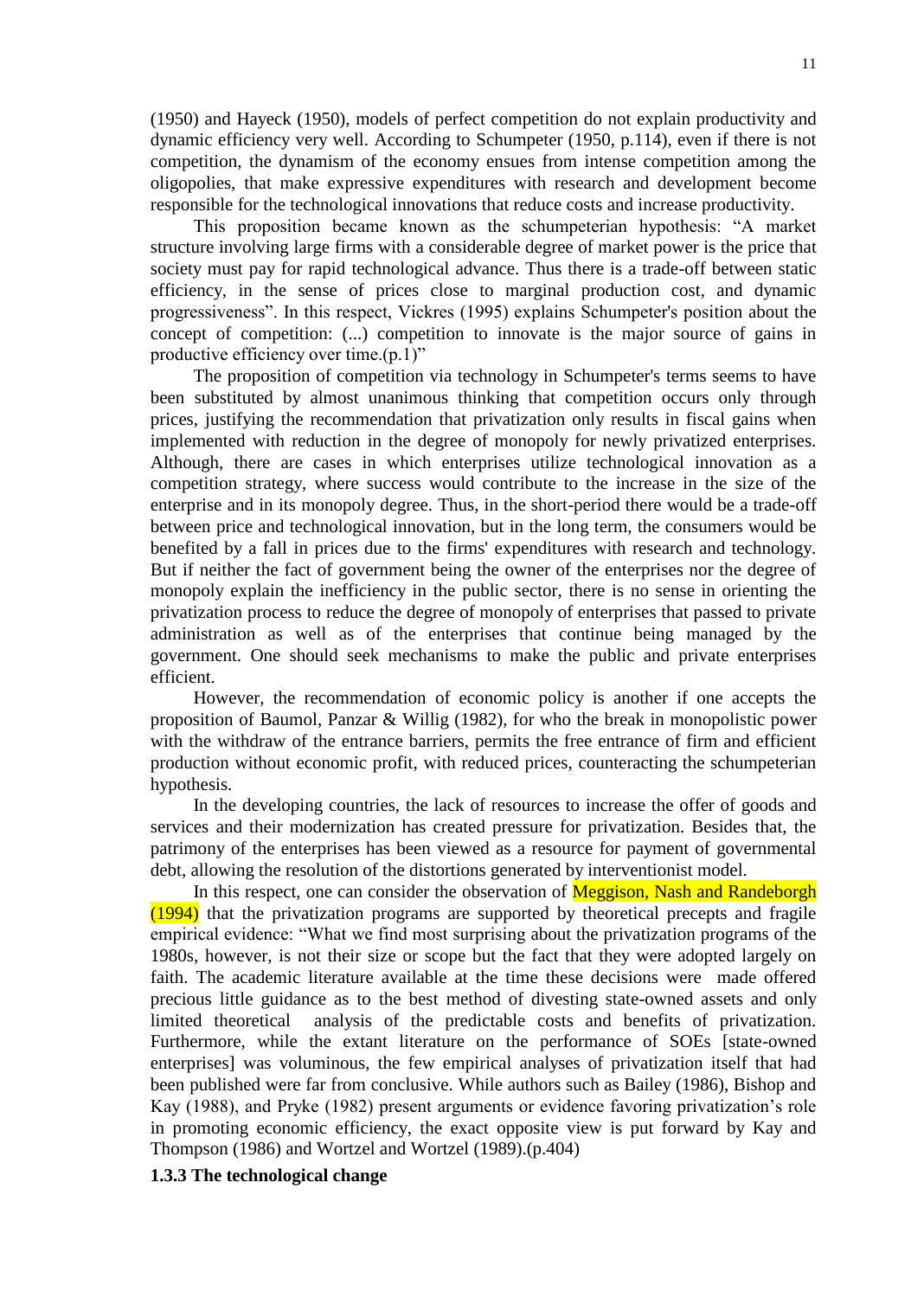For a long time, some sectors, such as telecommunications, railroads and other public utilities were considered natural monopolies. These sectors were characterized by, at least one of the following aspects: necessity of large volume of capital, presence of scale economy and externality. These sectors had decreased returns because they presented high fixed costs that, to be profitable undertakings, would require a great volume of production to reduce total average costs.

These peculiarities made the enterprises that performed in these markets as if they were public ones or as if they acted under agency supervision. However, the effects that tend to increase market concentration can be offset by other actions, as pointed out by Arthur (1996). According to the author, the market reserve that enterprises have can be reduced by the introduction of new products by competitors. Besides that, the reduction in communication costs and the Internet would be reducing barriers to entrance since those elements reduce marketing and promotion costs that are important sales instruments. Another aspect that would reduce the barriers to entrance would be the fact that new technologies are more efficient than the old ones.

Also for Friedman (1984), the technical conditions that resulted in monopoly changed over time since, due to the creation of substitute goods or the reduction in the indivisibility degree of the products, some goods, that were produced by the public sector before, passed to be produced by the private sector. Thus, new products were created in communications, that before were only explored by monopolies, and started to be produced by diverse competitive firms. The services of mobile telephony, local and long distance started to be produced by different enterprises that can, inclusively, compete among themselves. American Telephone and Telegraph - AT&T was divided into many firms and many public enterprises in the same field were privatized. Hence, the American tariffs are the lowest in the world.

By the exposed, one can conclude that the technological changes, upon introducing alterations in the forms of production and the organization of the production process, increased interest in the privatization process because it fragmented activity, lowering the amount of necessary resources for investment.

#### **1.3.4. The new role attributed to the State**

#### **"If the State is strong, it will smash us, if it is weak, it will put us in danger".**

## Paul Valery, apud Tanzi (1997)

The theory of the Public Choice School recuperates the classic principles, already present in Adam Smith (1937), that the market is a system which allocates resources and works independently of the wishes of a particular individual. The governmental actions could not bring equilibrium to the market, but those actions could only muddle its functioning. From the prognostic of neutral monetary policy, present in Ricardo (1821), Friedman (1984) and Lucas & Sargent (1981), one understands that economic policy can only temporally deviate product and employment from their equilibrium position, which would converge to the natural unemployment rate anyway.

The argumentation of Friedmand and of Lucas is centered in Philips' curve, where the authors show that in the long term, the economy comes back to its natural trajectory.

The belief in the inoperative state is according to the concept of *Leviatã* that Hobbes employed to define the State, this view of the state has also given support to governmental programs that attribute new roles to the stat: "The private sector will be the engine of growth in Guyana ... The Government will continue its reform of the public sector to reflect the changing role of the state under a market-oriented development strategy." Government of Guyana 1994, p.4."The Government is committed to implementing a Medium-Term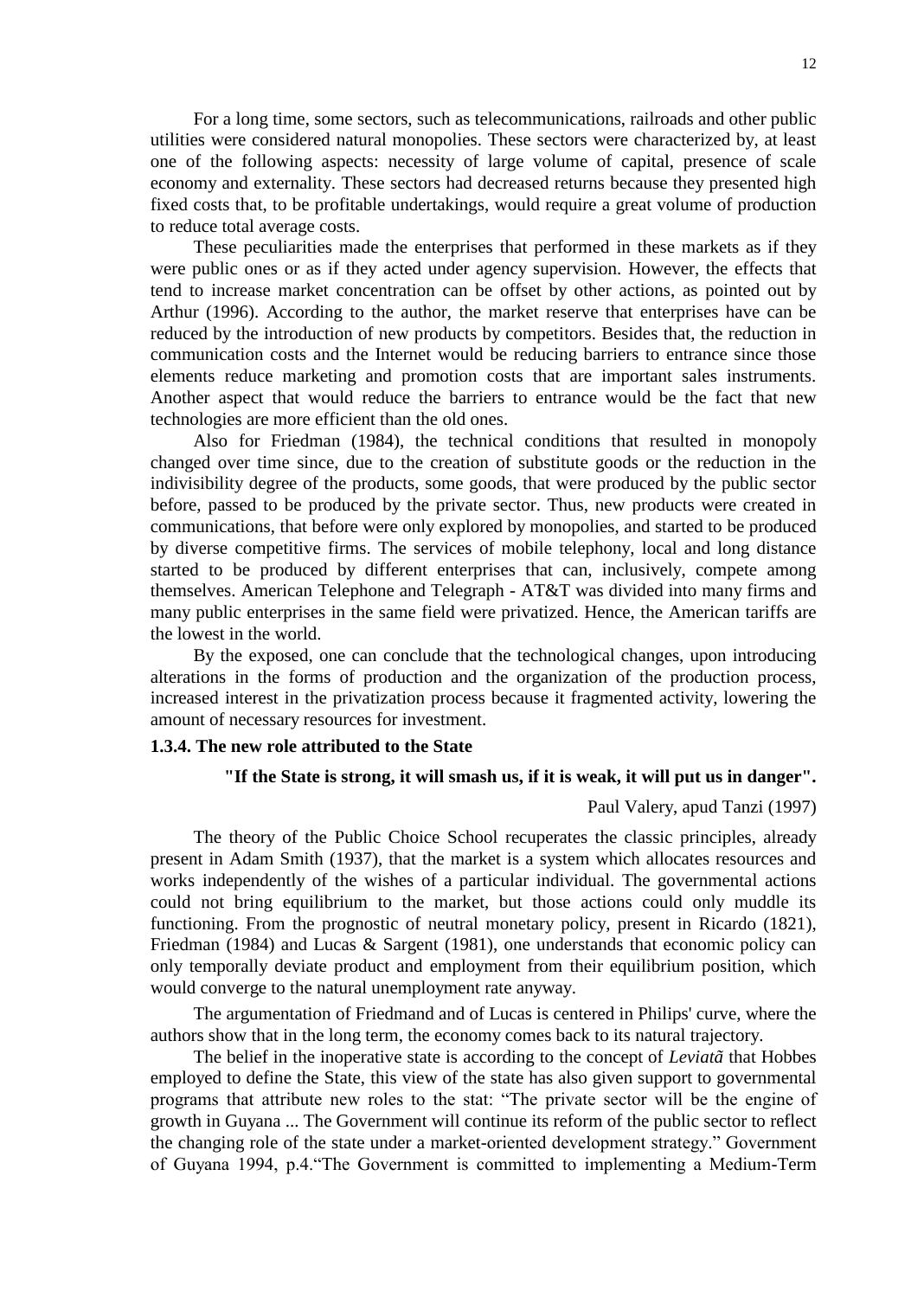Economic Strategy that (...) provides an enabling environment for private sector development (...) [and] rationalizes public sector management. " Government of Belize 1994, p.5."The Government recognizes that private sector development is the mechanism through which Jamaica will move from stabilization to export-led growth. The public sector therefore must assume a new role. It must create an environment in which the private sector can operate efficiently". Government of Jamaica 1994, p. 9.

According to Williamson (1993) and to the World Bank (1997), adoption of measures such as reduction of governmental intervention in the economy, openness of the economy to external markets and financial liberalization could increase the growth of developing countries. For the World Bank, this set of measures is consistent with full employment and self-sustained growth and it has been employed with success by many countries.

Adoption of orthodox measures and of privatization was implemented even by leftist politicians such as Tony Blair, Mitterrand, Felipe Gonzalez and Carlos Menen, policymakers of socialist formation. For these policy-makers, the State should not act in the traditional sector since it is not a strategic one for development anymore because liberal economic policy improves economic performance of the countries**.** Now, one has a new economic situation. If before strong governmental action was viewed as a factor that promoted economic growth, currently, these actions have been seen as a promoter of underdevelopment. Pinheiro and Giambiagi (1992,p.243) recognized this governmental role change: "The State is now the problem, not the solution anymore". The actions of theses policy-makers are foreseen in the insights of the Public Choice School. The results from that School gained importance with the end of socialism in East Europe as Buchanan (1993, p.67) recognized: "Public Choice (...) grew to maturity more or less in parallel with the decline of the Marxian-socialist-collectivist ideal for the organization of socio-politicaleconomic interaction". Although, for Pereira (1997, p.17) this fact occurred because the state intervention was badly conducted. Another example of change in the conduction of economic policy is the European Monetary Union-EMU following the principles of mainstream theory. The French socialist party, although, has reacted to this change in economic policy, without however presenting alternative innovative proposals in this area. Thus, the privatization policies have been adopted by both industrialized and developing countries to modify the state role, the private sector and the relationship between them, as described by Schimidt (1996,p.569): "more 80 countries have launched ambitious efforts to privatize most of their state-owned enterprises - SOEs, a process which is far from being completed."

Although, Lacerda (1987, p.287) seems to doubt that the present movement is definitive: "the purpose and meaning [ of privatization] has been taken, generally, in a very narrow sense.(...) we can ask at this point, a fundamental question: will this alternative be sufficient to define a new strategy of the public arenas in the new moment of the economy?"

Although, the proper World Bank recognized that some countries either do not privatize nor promote commercial openness because, in the short-period, the costs can be larger than the benefits. That is, with commercial openness, the production in the tradable sector could be substituted by the importation of products, which together with layoffs due to privatization, reduced the employment level.

Even though the World Bank and the authors from the Public Choice School pointed out diverse sources of state inefficiency, there are authors who have argued that the State has a role to perform in the economy and that its expenditures should not be minimized. Keynes (1970) and, more recently authors such as Przeworsky (1996) affirm that the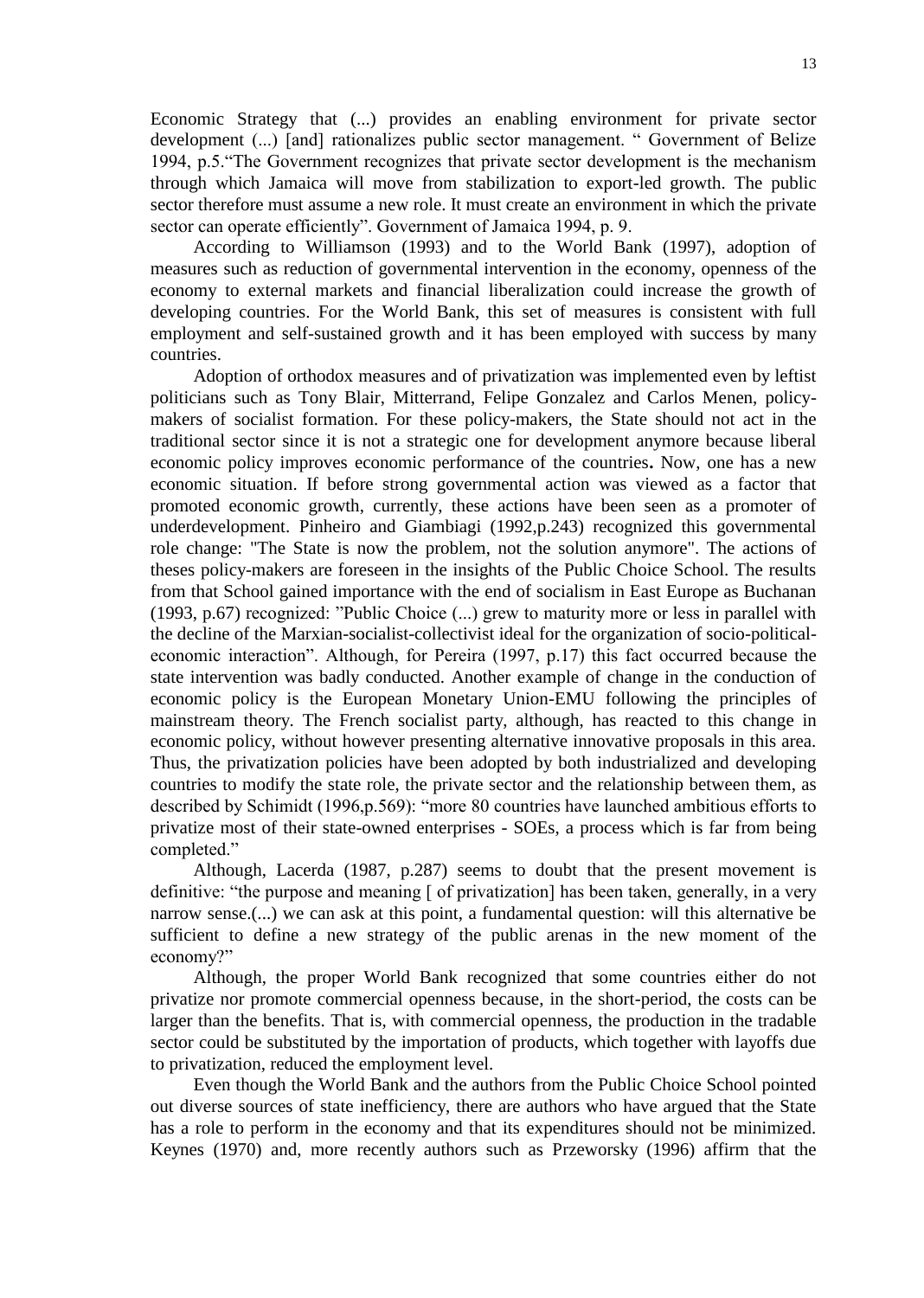market does not allocate the resources efficiently*.* So*,* for these authors, state intervention is needed to promote economic growth.

For Pereira (1997, p.20), the present crisis is not explained by effective inefficiency demand, but by inadequate state action: "The insufficient demand, correctly presented by Keynes as an explanation for the crisis in the 30's, does not apply to the current one (...) the basic cause of economic crisis is the state crisis". Beyond that, Reis (1993) even recommends the social-democracy as a model for government.

In this respect, Moreira (1995) Pereira (1997) suggest a state interventionist to correct market and product failures. The authors present the success of countries from the Asiatic South-East, as a successful example of conjunct action between government and the private sector. According to Tigre (1985) and Erber (1983), the performance of weapon and computer industries corroborated the proposition of state intervention to produce technological innovation because it could carry the country to be among the advanced industrialized countries. However, this insight is denied by Link (1977) for who there is no relationship between industrial development and governmental expenditure with research and development of products.

The OCDE (1997) presents a possible explanation for the above inconclusive debate: the purchase of technology has a greater impact on the growth of productivity than direct expenditures on research and development. Thus, according to OCDE's report, although the USA and Japan have presented very similar percentages in technological expenditures, modernization should have been greater in Japan, where the enterprises acquired a larger volume of equipment and incorporated the latest generation technology. Therefore, investing in research to create technology would not be enough because technological assimilation is also important. The country that could impede the entrance of imported technology to favor the creation of its own technology would not present the hoped for results in terms of modernization. This aspect does not invalidate the governmental efforts of encouraging technological innovation, in other terms, there is a saying that affirms this: "Construct a better mousetrap and the world will open a path to your door", *apud* OCDE (1997).

However, for Tanzi (1997) the participation of the state has increased in percent terms of GDP in the majority of the industrialized countries as the figures attest to in the Yearbook (1991 and 1995) and OCDE (1995). In the last 20 years, the dominant tendency in these countries was to increase public expenditures, tax burden, fiscal deficits, governmental indebtedness and participation of public employment in the total employment. According to Tanzi & Schuknecht (1995) the state expenditure in GDP grew from 9% during War World II to 43% in 1980. Thus, for these authors the industrialized countries would be liberal in discourse, but, in practice, would be highly interventionists.

For some economists, as Nogueira Batista (1994) for example, the liberal proposition and the end of state intervention, measures from the "Washington Consensus" would only be defended for the developing countries. Theses authors point out the fact that public expenditure has grown since the 80's and privatization takes place only in the third world countries. For Nogueira Batista (1994) this prognostic would be made with the intention of discouraging the growth from these countries. The publication from "The Economist" that the privatization process in France and in Italy are slowly evolving reinforce their arguments [Jan. 18th, 1997,p.72 and Feb 1st 1997,p.53]. One insight that could be utilized in this sense is the declaration of the Secretariat of the American National Treasury<sup>5</sup>, asking for less fiscal discipline in the European Union-EU. According to him, the

 5 See Financial Times de 03/03/97.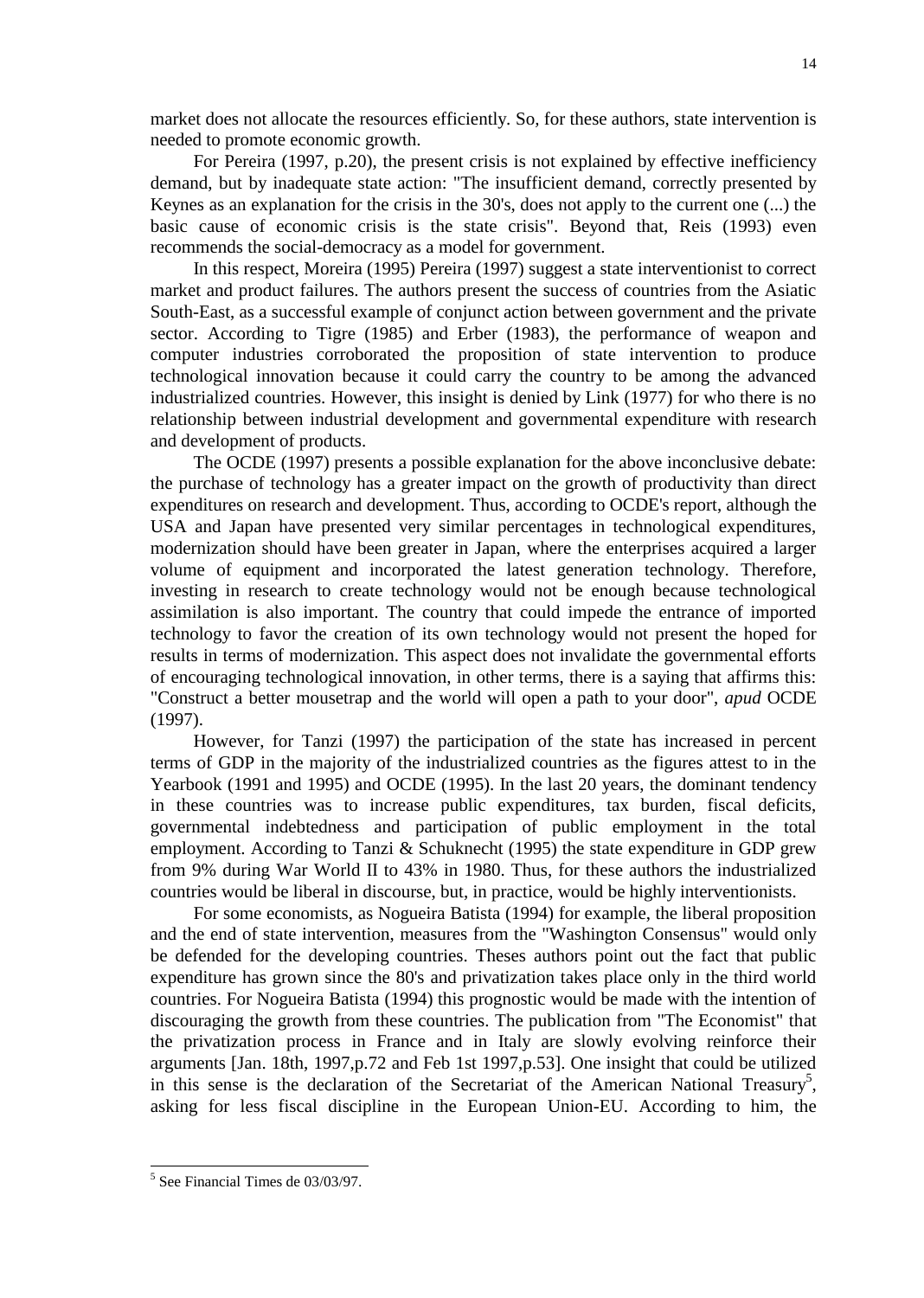achievement of Maastrich's criteria would prolong the European stagnation and undermine the global economy.

However, the percentage expenditure/GDP is a less appropriate proxy of the level of intervention because it would indicate, for example, that there is more state intervention in Sweden than in China. Besides that, Europe started to privatize its enterprises before other regions and the European Union has more fiscal discipline now than in the past due to restrictive rules of budgetary expenditure. With effect, state participation in the economy has been reduced. Although, it is not commendable that one substitute the vision that the state can solve all problems by the vision that state action is a problem. According to Stiglitz (1989), for who the new challenge is to find what the form of state intervention should be because, for him, there are still state governmental roles. Following the privatization process would permit the state to increase expenditures with research and development, education and health in substitution for payment of wages and subsidies.

The debate about the state role in the economy remains inconclusive. Schimidt (1996), inclusively recognizes the existence of a trade-off between the benefits of privatization and state intervention**:** "Comparing the expected payoffs of the government under privatization is clear. On the one hand production is carried out more efficiently (higher productive efficiency) under privatization because the information rent induces the manager to work harder.(...) On the other hand, asymmetric information causes a distortion of the production level (lower allocative efficiency) under privatization." (p.578). "The trade-off between higher productive and lower allocative efficiency under privatization seems to be plausible and consistent with the empirical evidence."(p.578). "The main drawback of this model (and also of Shapiro and Willig (1990)) is that the different information structures under privatization and nationalization are imposed by assumption."(p.579)

## **2. CONCLUSION**

This work treated a change in the role of the state economy, presenting the arguments that compel the increase in state intervention and, afterward, its diminution. From the financial governmental point of view, privatization would be justified by a reduction of governmental expenditures, by an increase of economic efficiency and technological evolution that make action in these markets advantageous for the private sector.

Governmental intervention was justified by the success of the keynesian economy in removing the American economy from crisis and promoting economic recuperation, as it was pointed out by the academic mainstream in the epoch.

The change in the concept of state intervention, since the start of the 70's, has been due to the growth of the public deficit in various countries and to the failure of the keynesian prognostic in altering the natural trajectory of the economy, which would only have resulted in greater indebtedness and inflation levels.

The authors from the Public Choice School pointed out the reasons to explain why the government insists in making expenditures larger although they were considered innocuous in the long term. According to these authors, there exist a coalition in favor of expenditure, which would be present in various segments of the society.

One discusses the causes of (in)efficiency of state enterprises and their roles in economic development. Factors of less efficient state-owned enterprises were pointed out: employee stability, bureaucrats seeking to maximize their salaries and power and size of their departments in detriment to profit. Although for some authors, the public wage is not either the cause of inefficiency nor of public deficit because the relationship between public and private is less in the underdeveloped countries than in the developed ones. In other terms, this relationship is less in the countries where the fiscal situation is most unbalanced.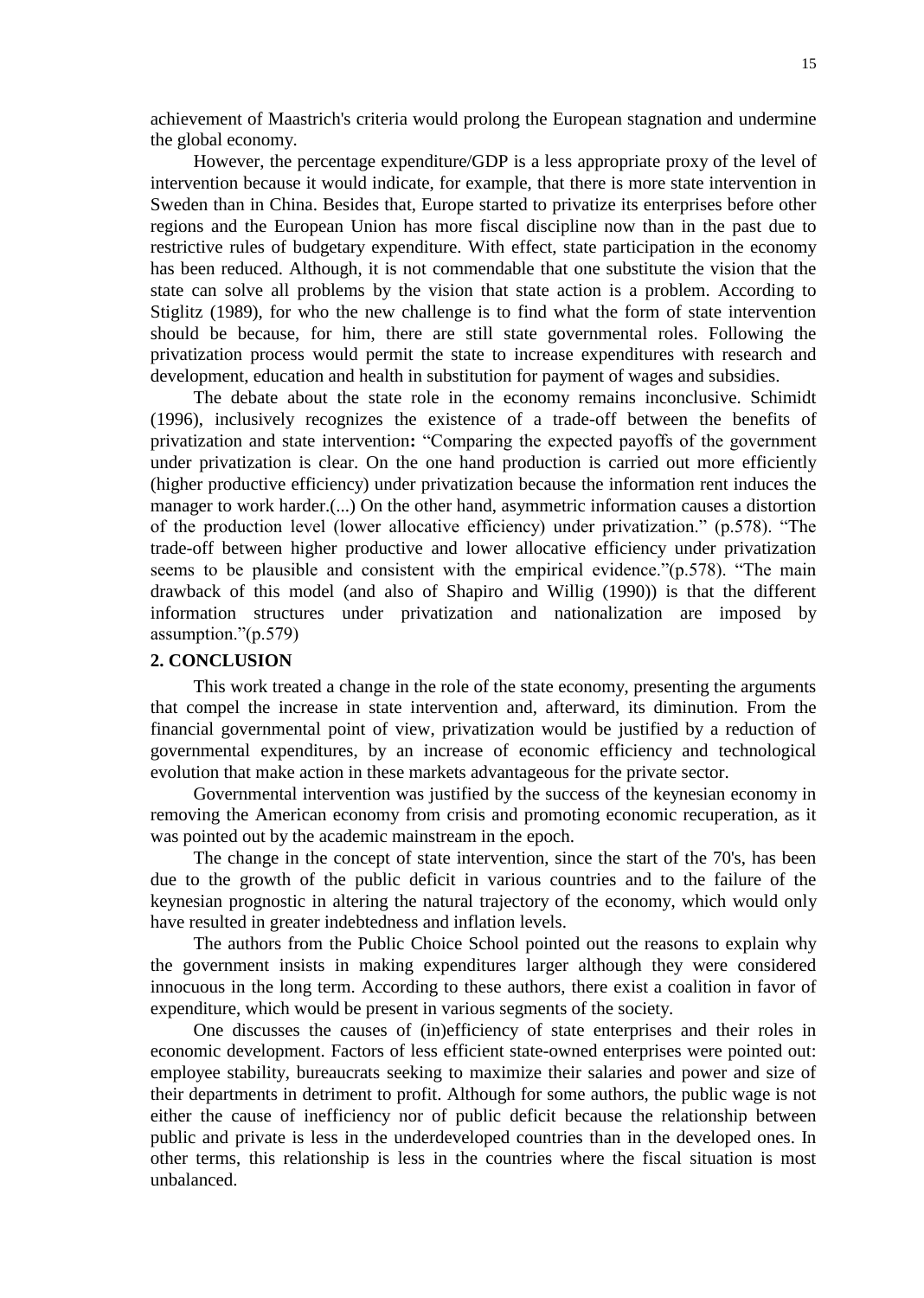One also sought, in this paper, to confront the mainstream proposition that the reduction of monopolistic power of privatized enterprises can increase the efficiency with the (forgotten) schumpeterian statement that competition occurs through technological innovation. While for mainstream theory the breaking of monopolies results in the fall of prices, that one understand as an increase in efficiency, for Schumpeter, competition can take place either through prices or technological innovation, that would mainly produce lower costs and prices.

It would be important to emphasize that if neither the fact of government being the owner of the enterprises nor the degree of monopoly explain the inefficiency in the public sector, there is no sense in orienting the privatization process to reduce the degree of enterprise monopoly that passed to private administration as well as of the enterprises that continue being managed by the government. One should seek mechanisms to make both the public and private enterprises efficient.

However, the economic political recommendation is adequate if one accepts the insight of Baumol, Panzar and Willig (1982), for who the breaking of monopolistic power with the removal of entrance barriers permits the free entrance of firms and efficient production without economic profit, with lower prices, denying the schumpeterian hypothesis.

Although, even though the state should reduce its role as entrepreneur, it has a responsibility to encourage economic development. The state needs to change as private enterprises constantly do. The new challenge becomes whether the government should or should not intervene, but find the form of its action, as pointed out by G. J. Stigler. The government can identify the market failures to promote development without protectionism and laissez-faire.

# **3. REFERENCES**

- ABREU, M. P. & WERNECK R. L. F. (1993) "*Privatization and Regulation in Brazil: The 1990-92 Policies and the Challenges Ahead"*. Texto para Discussão nº300. Departamento de Economia da PUC.
- ALESINA A. & PEROTTI R. (1996). "*Fiscal Adjustments in OECD Countries: Composition and Macroeconomic Effects"*. International Monetary Fund, IMF Working Paper WP/96/70.
- ARTHUR, B. (1996*). "Increasing Returns and the Two World of Business"*. Harvard Business Press.
- BAILEY, E. E.(1996) "*Price and Productivity Change Following Deregulation: The U.S. Experience"*. Economic Journal, p.p. 1-17.
- BALASSA, B. A. (1981) "*"stages" approach to comparative advantages"*. In: BALASSA, B (ed.). The newly industrializing countries and the world economy. Nova York: Pergamon,.
- BATISTA, P. N. (1994). "*O Consenso de Washington: A visão neoliberal dos problemas*

*latino-americanos"*. Caderno Dívida Externa n. 6. Publicação do Programa Educativo

Dívida Externa - PEDEX. São Paulo- SP.

- BAUMOL, W. (1982) "*Contestable Markets: an Uprising in the Theory of Industry Structure"*. The American Economic Review",72:1-15
- BEESLEY, M. & LITTLECHILD S. (1983) "*Privatization: Principles, Problems and Priorities"*. Lloyds Bank Review 149: 1-20.
- BELIZE, Government of. (1994) "*Medium-Term Economic Strategy Pape*r", 1994-1997.
- BERG, E.(1987). "*O papel da desimobilização no crescimento econômico"*, in Privatizar para Crescer, ed. Nórdica Ltda.
- BISHOP, Matthew & KAY, John.(1988) *Does Privatization Work? Lessons from the U.K*. London Business School, London.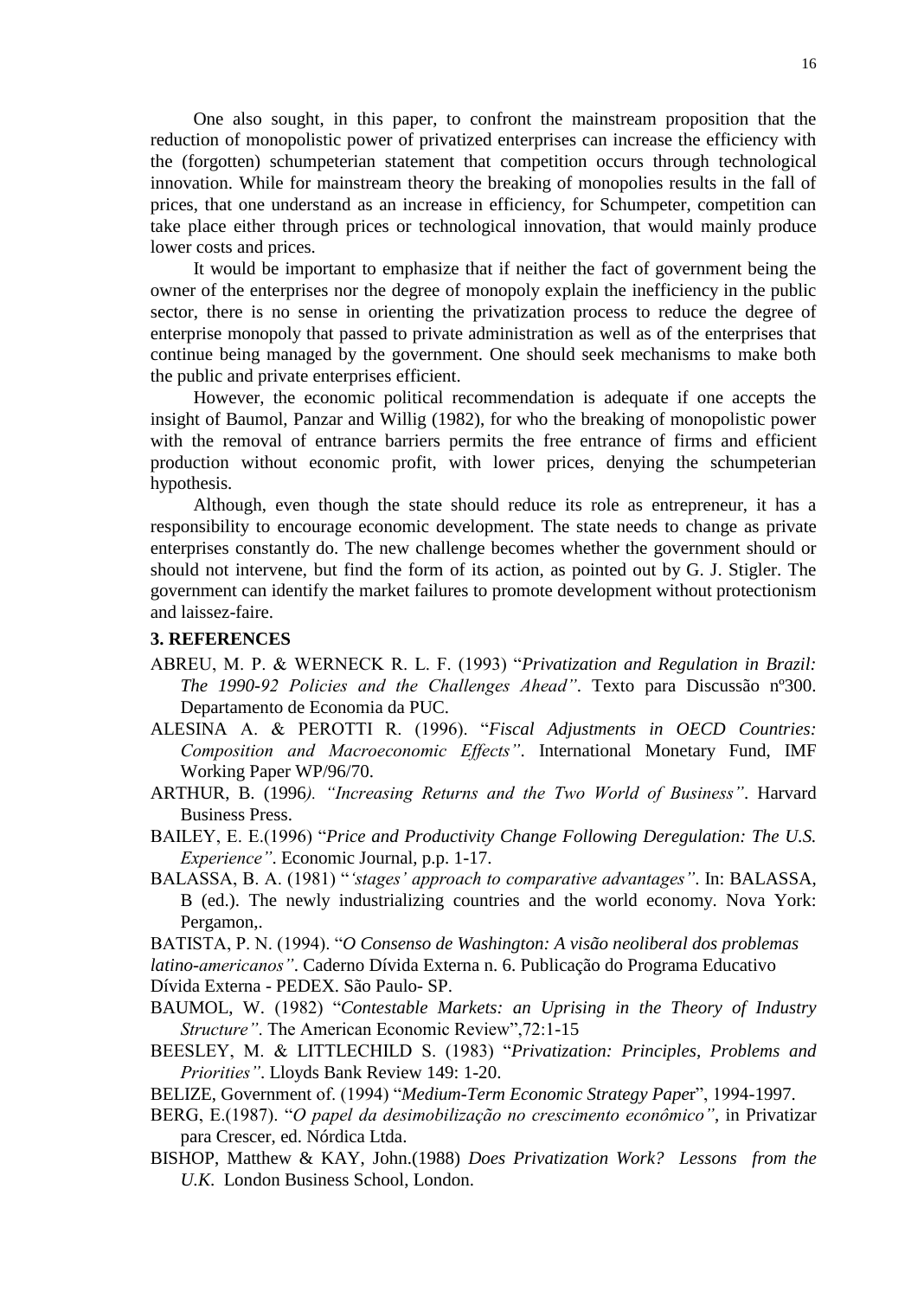- BORCHERDING, T.E., BUSH, W.C. & SPANN, R.M. (1977). "*Budgets and bureaucrats: The sources of government growth"*, 211-228. Durham: Duke University Press.
- BRUECKNER, J. K. & SPILLER, P. T. (1994) *"Economies of Traffic Density in the Deregulated Airline Industry*. The Journal of Law and Economics. XXXVII: 379-416.

BUCHANAN, J. M. (1967): *The Public Finances*, Illinois: Richard D. Irwin, INC.

- BUCHANAN, J.M. (1985) *Liberty, Market, and The State: Political Economy in the 1980s*. Washington Square, Nova York, New York Univ. Press.
- BUCHANAN, J.M.(1993). *Public Choice after socialism*. Public Choice 77:67-74.
- CAVALCANTI, J.C.(1991) *"Economic Aspects of the provision and development of water supply in 19th century Britain"*. Grã-Bretanha University of Manchester, Sep (tese de PHD).
- COASE, R. H. (1960) "*The Problem of Social Cost"*. The Journal of Law and Economics, 3: 1-44.
- CORPORAÇÃO FINANCEIRA INTERNACIONAL (1995). *Privatización. Princípios y Practicas*. Miembro del Grupo del Banco Mundial. Washington, D.C.
- DAVIES, D. G. (1959) "*The Efficiency of Public versus Private firms, The Case of Australia"s Two Airlines".* The Journal of Law and Economics. 2: 1-40.
- DIEGUEZ, Hector L.(1968) "*Argentina y Austrália: algunos aspectos de su desarrollo"*. Buenos Aires, Instituto Di Tella, Centro de Investigación Económicas.
- DOWNS, A. (1957) *"An economic Theory of Democracy*". New York, Harfer and Row.
- EASTERLY W. & REBELO, S. (1993). *"Fiscal policy and economic growth. An empirical investigation".* Journal of Monetary Economics, 32: 417-458.
- ERBER, F. S. (1983). "*A Intervenção do Estado e o Desenvolvimento Tecnológico - O Padrão dos Países Capitalistas Centrais"*. Texto para Discussão n. 31 do Instituto de Economia Industrial - IEI da UFRJ.
- FISHER, S. (1993). *"The role of macroeconomics factors in growth"*. Journal of Monetary Economics, 32: 485-512.
- FRIEDMAN, M. (1984) *Capitalismo e Liberdade*. Abril Cultural.
- GALBRAITH, John Kenneth (1983) "O novo estado industrial". 2<sup>ª</sup> edição. São Paulo, ed. Pioneira.
- NUTTER, G.W. (1978). *"Growth of government in the West"*. Washington, D.C.: American Enterprise Institute.
- GROSSMAN, P.J. (1988) "*Government and economic growth: A non-linear relationship"*. Public Choice 56: 193-200.
- GUYANA, Government of (1994) *Policy Framework Paper*, 1994-96..
- HAQUE Naddem Ul & SAHAY Ratna (1996). "*Do Government Wage Cuts Close Budget Deficits? Costs of Corruption"*. IMF Occasional Paper no. 4, December, International Monetary Fund, Washington D.C.
- HELLER, Peter S. & TAIT Allan A. (1984) *"Government Employment and Pay: Some International Comparisons,"* IMF Occasional Paper no. 24, October, International Monetary Fund, Washington D.C.
- HEMMING R. & MANSOOR A. M. (1988) *"Privatization and Public Enterprises"*. International Monetary Fund. Occasional Paper n° 56. Washington D.C.
- HUNT, E. K.(1991). *"História do Pensamento Econômico"*, Ed. Campus, Rio de Janeiro.
- HUSAIN M. & SAHAY R.(1992) *"Does Sequencing of Privatization Matter in Reforming Planned Economies ?"*. International Monetary Fund. WP/92/13.
- INTERNATIONAL MONETARY FUND (diverse numbers) *"International Financial Statistics* Yearbook Washington, D.C.
- JAMAICA, (1994) Government of. "*Medium Term Policy Framework*, 1994/95-1996/97".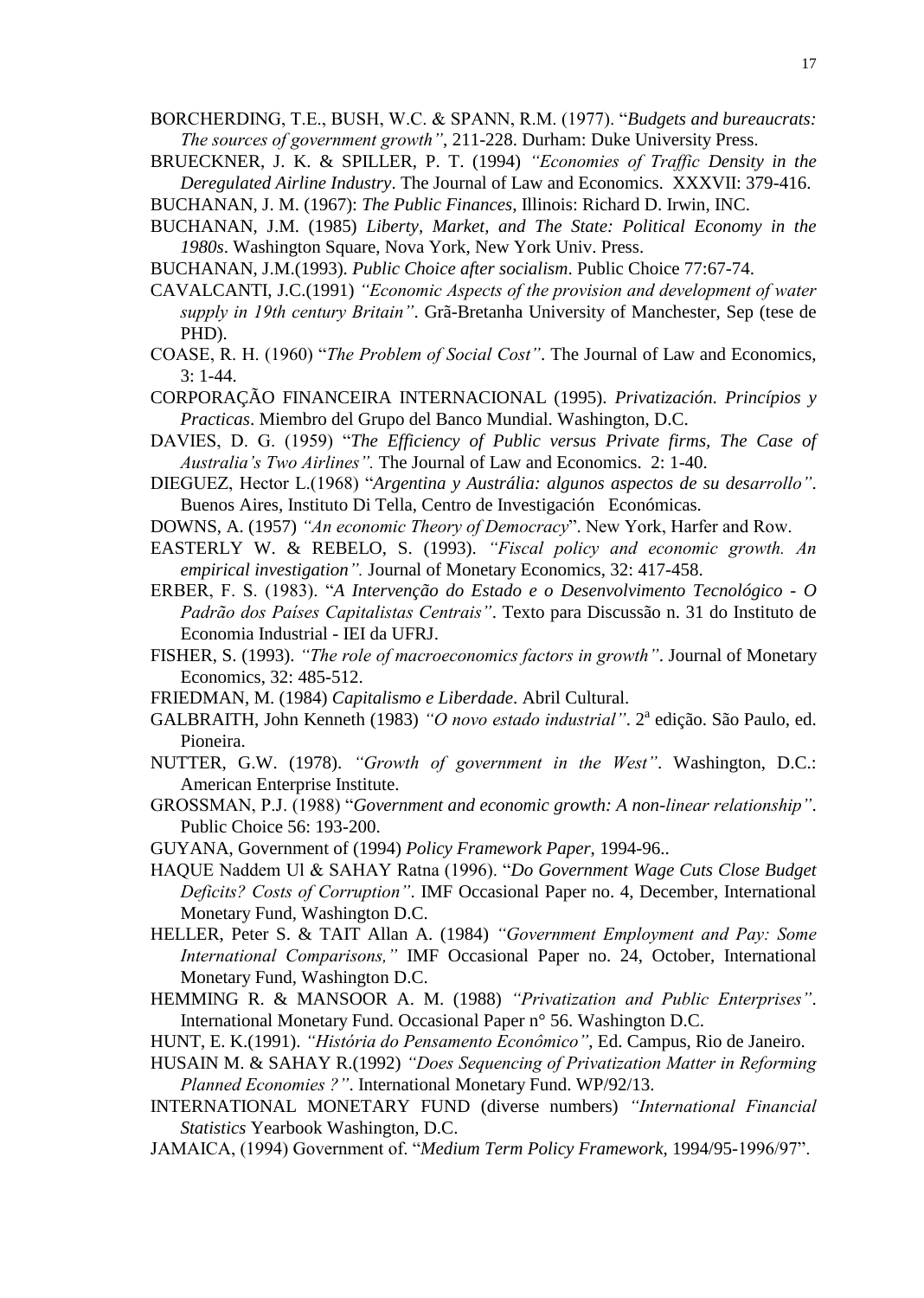- KEYNES, John Maynard (1970) "*Teoria Geral do Emprego, do Juro e do Dinheiro"*. Editora Fundo de Cultura. São Paulo, Brasil.
- KAY J.A. & THOMPSON Z.A. (1986) "*Privatization: a Policy in Search of a Rationale".* Economic Journal. London 96: 18-32.
- KLITGAARD, R. (1995) *"Adjusting to Reality: Beyond "State vs. Market"* in Economic Development International Center for Economic Growth Press San Francisco, California.
- KORNAI, J. (1979) "*Resources vs demand oriented systems"*. Econometrica, 47: 801-820.
- KRUEGER, A. OECD, (1995).*''Local Economies and Globalization''*, OECD, 1995.
- OECD, (1996). "*Economic Outlook*", dezembro;
- OECD, (1997). "*Economic Outlook"*, dezembro.
- OLSON, M. (1982). "*The rise and decline of nations"*. New Havenm Yale University Press. O. (1981) "*Exported-led industrial growth reconsidered"*. In: Hong, W., Krause, L. (eds.). Trade and growth of the advanced developing countries in the Pacific Rim. Seoul: Korea Development Institute Press.
- LANDAU D. L., (1985) *"Government expenditure and economic growth in the developed countries: 1952-1976*. Public Choice 47: 459-477.
- LINK, Albert N.(1977) "*On The Efficiency of Federal R&D Spending": A public Choice Approach*. *Public Choice,* 31: 129-134.
- MEYER, R.A. (1975) *"Public owned vs privately owned utilities: a policy choice"*. Review of Economics and Statistics, 57: p.391-399.
- MOREIRA, M. M. (1995) "*Em busca das ligações entre intervenção estatal e sucesso industrial"*. Texto para Discussão Nº 38. Banco Nacional de Desenvolvimento Econômico e Social - BNDES.
- NEUBERG L. G. (1997) *"Two issues in the municipal ownership of electric power distribution systems".* Bell Journal of Economics, 8:.303-323.
- NISKANEN, W. A. , Jr. (1971) "*Bureaucracy and Representative Government".* Chicago and New York*.*
- PEREIRA, L. C. B. (1997a) "*Managerial Public Administration: Strategy and Structure for a New State"*. Mimeo.
- PEREIRA, L. C. B. (1997b). "*Conversa com economistas brasileiros"*., p.153-189. Editora 34.
- PEREIRA, L. C. B. (1997c) "*Crise Econômica e Reforma do Estado no Brasil"*. Editora 34. São Paulo, Brasil.
- PINHEIRO A. C. & GIAMBIAGI F.(1992)"*As empresas estatais e o programa de privatização do governo Collor"*. Pesquisa e Planejamento Econômico.Vol.22, nº 2.
- PINHEIRO, A . C. (1994) "*A privatização tem jeito"*. Texto Para Discussão n.º 388. IPEA.
- PINHEIRO, A. C.(1996) *"No que deu afinal a privatização?"* Textos para Discussão no. 40. BNDES.
- PISSARIDES, C. A. (1982) "*British Government Popularity and Economic Performance".* The Economic Journal, 90: 569-581.
- PREBISH, R. (1949) *"Desenvolvimento Econômico da América Latina e seus Principais Problemas"*. Editora Fundo de Cultura.
- PRYKE, R. (1981) *The Comparative Performance of Public and Private Enterprise*. Fiscal Studies (Oxford) 3:68-81.
- PRZEWORSKY, Adam (1996) "*Nota sobre o Estado e o Mercado"*, Revista de Economia Política, 16:115-120.
- RADELET, S. & SACHS, J. (1997) "O ressurgimento da Ásia", in Foreign Affairs 14,nov. : 3-9. Ed. Brasileira in Gazeta Mercantil 14/11/97.
- REIS, Fábio W. (junho/1993) *"Estado Liberal, Projeto Nacional, Questão Social"*.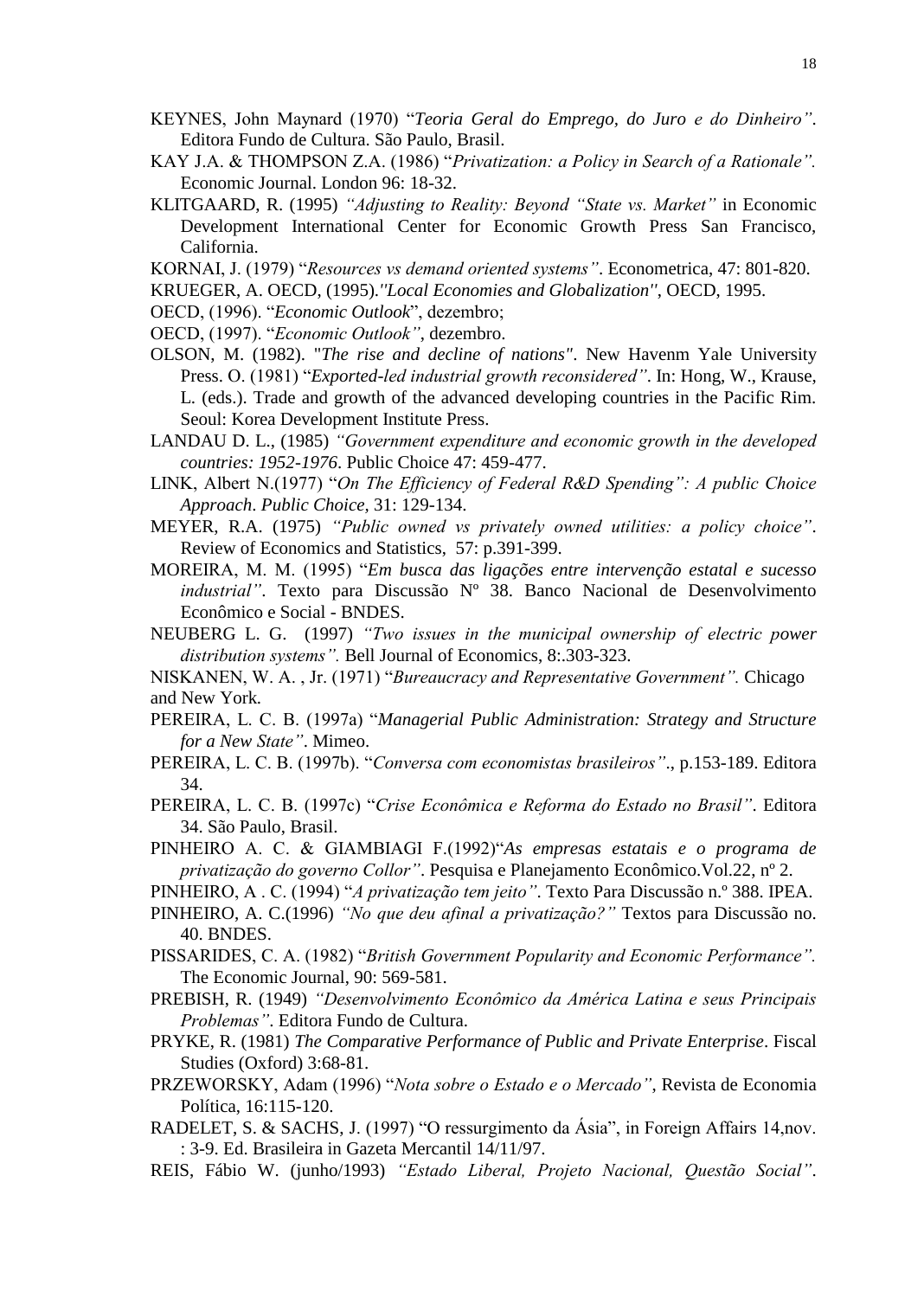Planejamento e Políticas Públicas, IPEA, Vol. 9.

- RICARDO, D. (1821) "*Princípios de Economia Política e Tributação"*. São Paulo. Nova Cultura, 1988.
- RILEY J. & SAMUELSON W. F. (1981) *"Optimal Auctions"*. The American Economic Review, 71: 381-92.
- ROBINSON, J. (1972) *"The Second Crisis of Economic Theory"*. American Economic Review LXII:.1-10.
- RODRIK, D. (1992) *"Political economy and development policy"*. European Economic Review, 36: 329-336.
- ROSSI, C. (1997) *"Bem-Estar e Ideologia"*. Folha de São Paulo, 23 de março, p-12.
- ROTHKOPF M. H. & HARSTAD R. M. (1995) *"Two Models of Bid-Taker Cheating in Vickrey Auctions"*. Journal of Business, 68: 257-267.
- ROUBINI, N. (1989). *"High Public Debt: the Italian experience"*. Journal of Monetary Economics, 24: 471-478.
- SCHMIDIT K. M. (1996) "*Incomplete contracts and privatisation"*. European Economic Review 40: 569-579.
- SCHUMPETER, J. (1950) *"Capitalismo, Socialismo e Democracia".* New York: Harper & Row.
- SHAPIRO, C. & WILLIG R.D. (1990) *Economic rationales for the escope of privatization.* Princeton University.
- SHAPIRO, H. & L. TAYLOR, (1990) *"The state and industrial strategy* ", World Development, 18: 861-878.
- SHUMPETER, J. A. (1942). "*Capitalism, socialism, and democracy"*. Nova York, Harper and Brothers.
- SILVEIRA, A. M. da (1996) "*A Sedição da Escolha Pública"*, Revista de Economia Política, Vol. 16, n.º 3 (63).
- SIMONSEN, M. H. (1995a) *"Porque privatizar é urgente?"* Revista Exame. 10 de maio.
- SIMONSEN, M. H. (1995b) *"Privatização Já"*. Revista Exame, outubro.
- SMITH, A. (1937) An Inquiry into the Nature and Causes of the Wealth of Nations. New York, NY: The Modern Library.
- SOUYRI, P. (1977) "*Crises e Estagnação do Capitalismo: 1919-1939"*. In: Compreende les idées dee XXe siècle. Paris, Marabout Université.
- STIGLER, G. J. (1989). "*Markets, markets failures, and development"*. The Journal of Law and Economic, 35: 455-468.
- TANZI, Vito & SCHUKNECHT, Ludger (1995) *The Growth of Government and the Reform of the State in Industrial Countries Fiscal.* Affairs Department Series: Working Paper WP/95/130.
- TANZI, Vito (1997) *The Changing Role of the State in the Economy: A Historical Perspective*. IMF. Working Paper WP/97/114.
- TAVARES, M.C. (1987) *Reflexões sobre o Estado e o Planejamento*. Texto para Discussão n. 154 do Instituto de Economia Industrial - IEI da UFRJ.
- TIGRE, P. B. (1985) *"Economia da informação: implicações para o Terceiro Mundo"*. Dados e Idéias. Outubro, (p.91-98)
- TOBIN, J. (1986) "O futuro da economia keynesiana", in Pesquisa e Planejamento Econômico 16(2): 237-249.
- TOURINHO, O. A. F. & VIANA R. L. L. (1993) *"Motivação e Estruturação do Programa Nacional de Desestatização".* Texto para discussão n.º 324. IPEA.
- TULLOCK G. (1965) *The Politics of Bureaucracy.* Washington, D. C.
- TYLER, W. (1978) "*Technical efficiency and ownership characteristics of manufacturing firms in a developing country: a Brazilian case study"*. Weltwirstschaftliches